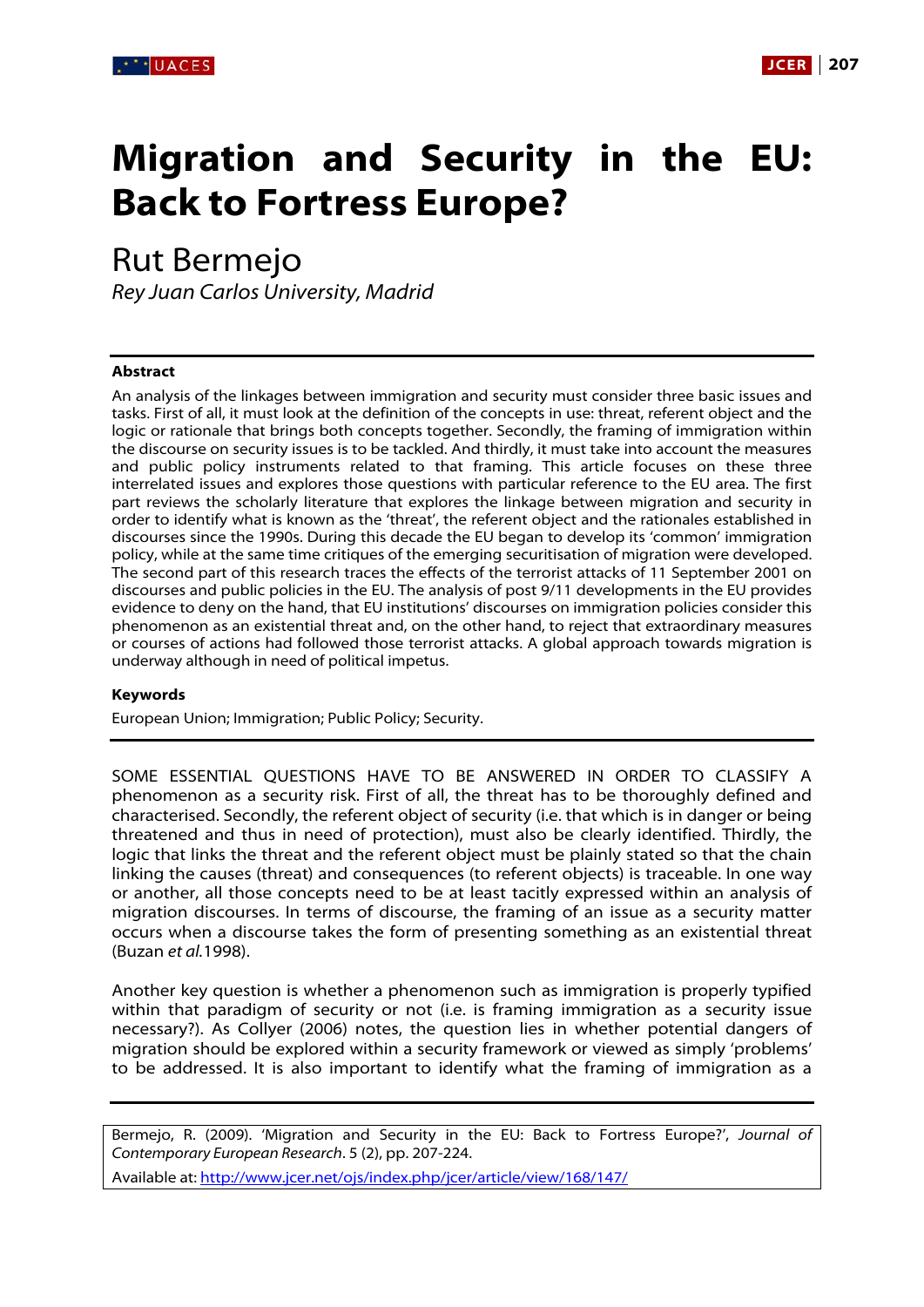

security issue is trying to achieve (Collyer 2006: 256). In line with Austin's (1962) seminal work on "speech acts" or "illocutionary acts", Wæver et al. (1993) point out how presenting a public issue as a serious security threat means elevating this issue to an absolute priority, so that the logical consequence will be to take emergency measures or an exceptional course of action (see Wæver et al. 1993; Buzan et al. 1998). Natorski and Herranz (2008: 74) assure that in the case of the essential sector of energy, "employing security discursively is considered a politically-laden act", and moves towards securitisation can lead to success "only if the relevant audience agrees with the given security discourse and its policy consequences".

This article analyses three interrelated tasks: the definition of basic concepts and rationales on migration and security across time, the political discourses, and the measures and course of action in regards to the EU immigration policy after 11 September 2001 (9/11). The first part reviews the scholarly literature that explores the linkages between migration and security in order to identify the 'threat', the referent object and the rationales created since the 1990s. This decade provided the context for the EU's development of its 'common' immigration policy, as well as the context for some important critiques about the securitisation of migration. The second part of the article pays particular attention to the two latter tasks: the implications of those terrorist events for the recent discourse and policy developments on EU 'common' immigration policy.

## **The linkage between migration and security in developed countries. From the threat of political violence to problems of internal stability**

Despite the fact that some scholars linked immigration and security long ago (Miller 1998: 18) or even perceived security rationales as the backdrop for most countries' restrictive immigration legislation, it was not until the 1990s that the migration-security pairing was more widely addressed. Myron Weiner (1993; 1995) led the way in the study of the immigration phenomenon from a security/stability framework, paying particular attention to immigrants' involvement in political violence.<sup>[1](#page-1-0)</sup> He analyses some associated 'threats': when immigrants and/or refugees (1) are armed and become involved in activities related to the traffic of weapons or drugs, (2) ally with opposition and oppose the receiving country's regime or (3) oppose the regime of their home country from the receiving one (Weiner 1993; 1995). Thus, the foreign population is understood as a risk regarding internal stability and security, as well as an international security threat (among states). $2$  Another example of such 'immigrant threats' relates to when they are involved in activities perceived as social burdens due to their implications for crime and delinquency. In this case, these illegal activities are thought to worsen crime rates or delinquency records.

Several other referent objects related to stability and governance were specified in the academic research within this decade, particularly in two domains: economy, and identity and cultural practices. In the economic domain, the analyses of the impact of immigration mainly referred to two aspects. On the one hand, the labour market and the competition for scarce resources (Borjas 1996; Ullman 1995; Alvarado and Creedy 1998; Money 1999) and on the other hand, the sustainability of welfare states in developed countries (Freeman 1986; Stolker 1994; Razin and Sadka 1995; Baldwin-Edwards 2002). A second

<span id="page-1-0"></span><sup>1</sup> Some other scholars from international relations also began in the 1990s to analyse the security dimensions of migration and refugees in the context of globalisation, for example Miler (1997, 1998), Jessen-Petersen (1994) and Zimmermann (1995).

<span id="page-1-1"></span><sup>2</sup> In the field of security studies, the 1990s provided an opportunity for redefining security in a post-Cold War context. Redefining security gave rise to a debate on the incorporation of new threats, not only of military nature but also 'soft' threats, new referent objects and new rationales for linking new threats and referent objects. The Copenhagen school specially contributed to broaden the understanding of referent objects with new concepts such as 'societal security' (Buzan 1991 and 1993; Buzan et al. 1998; Wæver et al. 1993).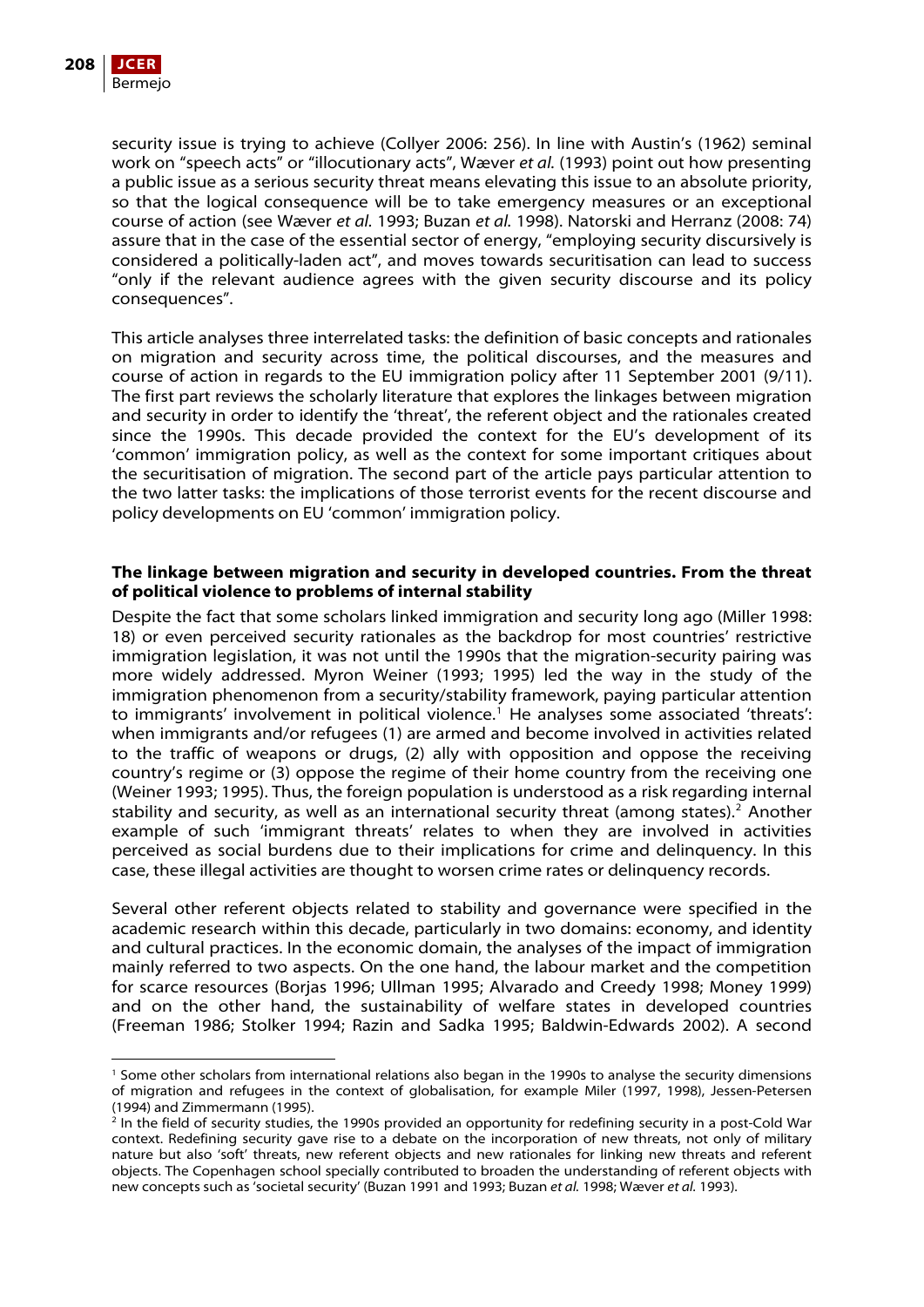realm is that of identity and cultural practices. Globalisation debates in the area of international relations emphasised the transnational and trans-border character of movements of people that are analysed by their effects in cultural terms. In that sense, Weiner points out that "migrants can be perceived as a threat to the major societal values of the receiving country" (Weiner 1993: 103). New characteristics of migrants and refugees seem to challenge identities of citizens settled in receiving societies, and as a consequence their newcomers' values and cultural practices are perceived as a risk or cultural threat to social cohesion and shared security (Schieffer 1997: 97; Sartori 2001).

These initial classifications of risks and referent objects have posed some problems (Bermejo 2005: 271). Most of the analyses lacked a precise definition of the threat and there was no clear explanation of the link between threats and referent objects (i.e. how those threats were to affect particular referent objects in danger is frequently not stated). Their identification of risks and referent objects lacked a clear and precise definition of the threat due to the use of vague and broad concepts (immigrants or/and refugees or demographic threats). Besides, not all of the activities identified as threatening considered the same number of immigrants. For example, there is no distinction made between the risks posed by a large number of immigrants versus the risks posed by small but well settled and organised groups. This broad identification may lead to problems of criminalising or securitising large groups of people. In order to avoid that inexactness, the focus should be on the activities, and not on groups, of populations. In addition, Brochmann points out a tendency in most receiving countries to highlight flows of people rather than individuals. The perception of immigrants as representing flows rather than individual human beings "reinforces the threat images of immigration, and has contributed to a tendency of politization of immigration" with the utilisation of metaphors like 'flood', 'invasion', 'hungry hordes' that play on people's fears and insecurity (Brochmann 1999: 331).

A second group of critiques comes from the characterisation of receiving societies (referent objects). Not only are receiving societies not homogeneous but also when immigrants are perceived as a cultural or social cohesion problem the cultural values of both immigrants and receiving populations are thought to come into conflict. Thus, the degree and scope of problems will depend on factors such as the distance and difference between cultures and practices (Miller 1998: 19). Furthermore, the perception of immigrants as economic or welfare burdens depends on the receiving society's economic situation. In a prosperous and growing economic time, the 'same immigrants' who are seen as welfare burdens can be perceived, instead, as necessary for the maintenance of economic growth.

Among the more determined critics over securitising discourse, Huysmans has highlighted the dangers of securitizing societal issues such as migration (Huysmans 1995; 2000; 2006). In this same vein, Geddes (2000) draws on Wæver's ideas on framing migration as a security issue, arguing that:

...security discourse is characterised by dramatizing an issue as having absolute priority...'Security' is thus a self-referential practice, not a question of measuring seriousness of various threats and deciding when they 'really' are dangerous to some object.... It is self-referential because it is in this practice that the issue becomes a security issue. (Wæver in Geddes 2000: 26)

This discourse seems to produce a 'self-fulfilling' prophecy: "once turned into a security problem, the migrant appears as the other who has entered (or who desires to enter) a harmonious world and just by having entered it, has disturbed the harmony" (Huysmans 1995: 59). This author rejects the concept of 'societal security' to distinguish the referent object from those of 'hard' threats, and also criticizes attempts to balance the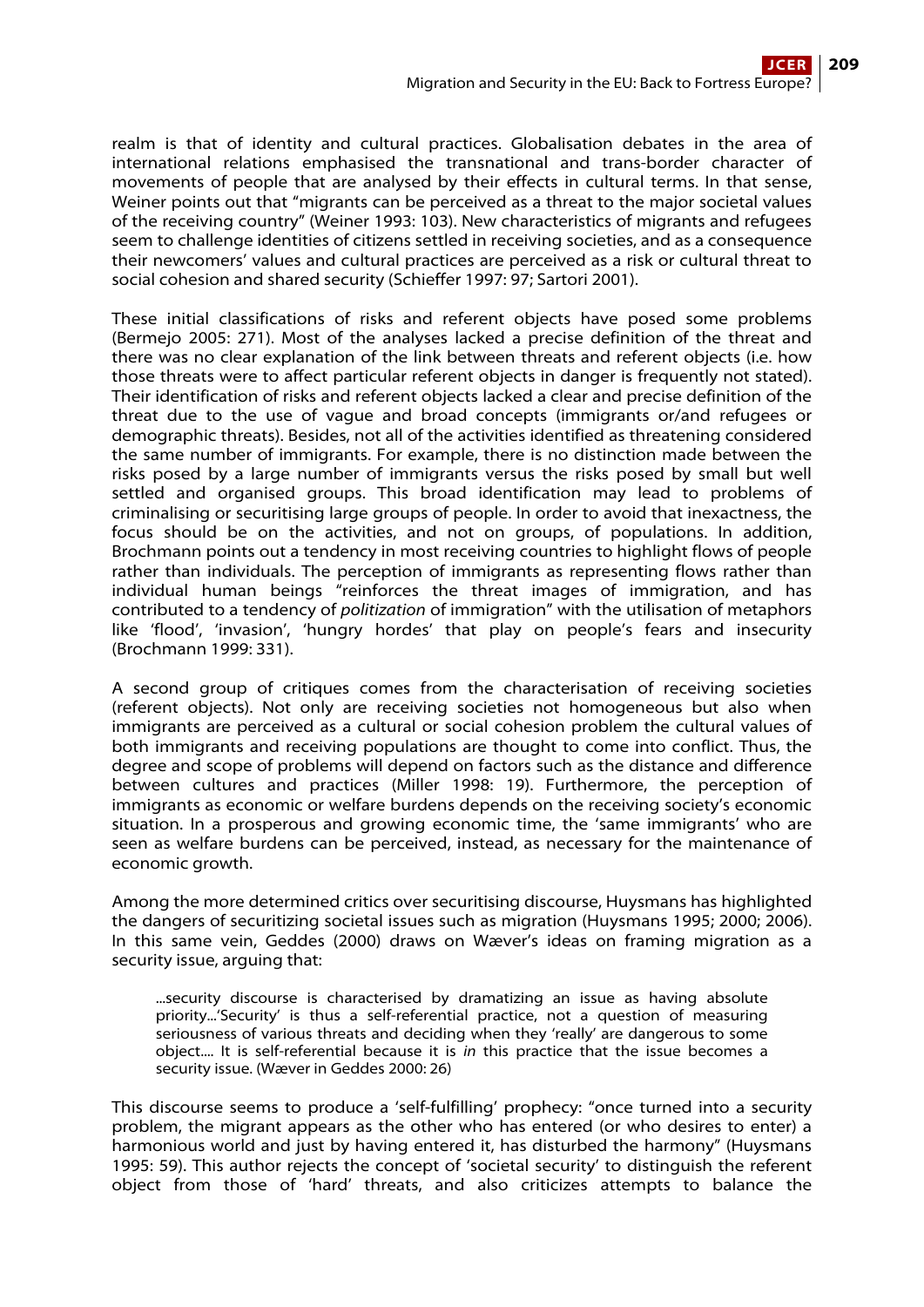

securitisation discourse with a discourse that highlights the benefit and profits that migrants bring to receiving societies.

# **The EU's fortress and its critics**

Geddes' research on the evolution of the European integration process focused on the development of EU immigration and asylum policy to point out the rhetoric of restrictions that have underpinned EU policies about immigration matters since the initial EU debates, negotiations and activities regarding immigration. A "strong security rationale" is related in part to patterns of internal security co-operation, to the search for new roles for security agencies and to liberalisation of movement. In this sense, Geddes assures that "processes of securitisation and the control of population are the foundation stones of liberalisation with the effect that migration becomes a part of the security issue" (Geddes 2000: 26-27).

The initial EU activities and intergovernmental structures in the field of migration included: the TREVI group from 1976 onwards, the Working Group on Immigration from 1986 onwards and from 1989 the Co-ordinator's Group of civil servants that prepared the 'compensatory measures' to response to the more immediate 'threat' posed by the dismantling of border restrictions under the 1992 Single Market Programme. All those series of developments are perceived as responding or purporting to "respond to external threats and dangers" (Walker 2004: 11). $3$  These intergovernmental steps started in the context of fighting international crime and terrorism and contributed to the linking of immigration to issues of domestic and international security (Guiraudon and Joppke 2001: 15). Huysmans perceived the Schengen Agreements, the setting up of the Third Pillar within the Maastricht Treaty, and the Dublin Convention on refugees as part of the development of a "restrictive migration policy and the social construction of migration into a security question" (Huysmans 2000: 753).

From a legal point of view, Walker notes a "pattern of threat and response in major institutional developments of the 1990s" (Walker 2004: 11-12). Those institutional developments include: (a) the establishment of a Third Pillar in 1992 Maastricht Treaty that introduced Justice and Home Affairs matters within the official European Treaty structure; (b) the beginning of Third Pillar's 'communitarisation' at the Amsterdam Treaty in 1997 that launched the Area of Freedom, Security and Justice (FSJ); and (c) the following Tampere common policy programme in October 1999. Regarding all these institutional steps, Walker (2004: 12) assures that,

...in each case, the development of institutional strength and policy capacity in FSJ was preceded, accompanied, and endorsed by a policy attitude and language that sought to address or contain new or extended threats to the security of the European Union in the form of new types or intensities of transnational crime and new 'push' and 'pull' factors in the sphere of immigration and asylum.

However, Huysmans assures that the discourse on 'fortress Europe' performs a specific function: the presence of 'bogus' refugees and irregular immigrants seemed to be enough to pose a challenge to European security/stability and the aim of that discourse is to increase community cohesion and the construction of the referent object as societal security itself (Huysmans 2000). For Guiraudon and Joppke (2001: 15) "there is a principal reason for linking migration and security: to the degree that immigration is unwanted, and immigration policy becomes 'control' policy, immigration is likely to be addressed in negative terms, as a 'threat' to the receiving society". In this way, securitisation seems to be

<span id="page-3-0"></span> <sup>3</sup> In contrast, Huysmans circumscribes the process of securitization to the mid-1980s onwards as a consequence of a politicization of immigration and asylum issues. In that context, migration is no longer considered in the context of social and economic rights (Huysmans 2000: 755-756).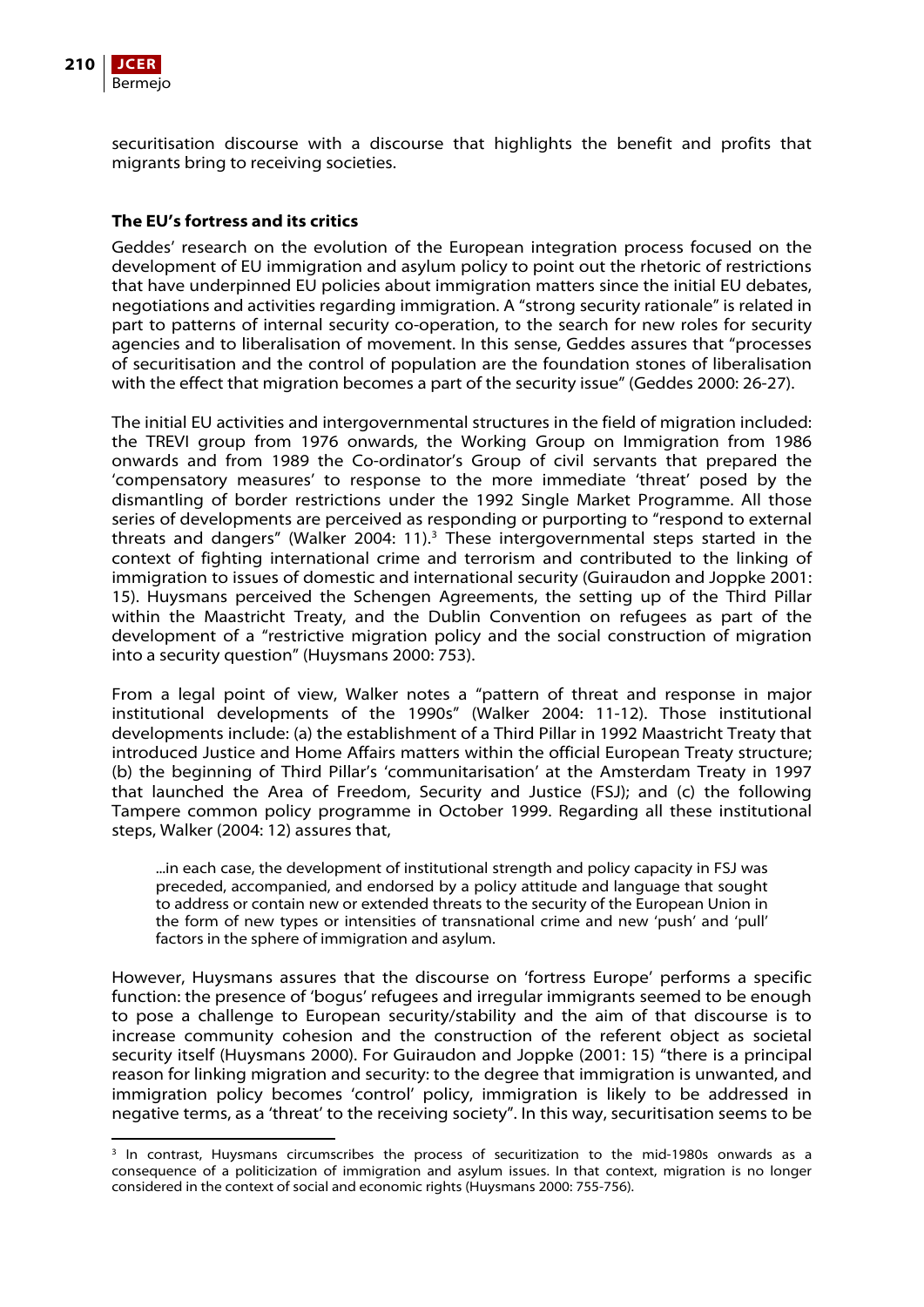the concluding result of a desire of avoiding immigration and not the pre-condition that allows restrictive and 'control' policies towards migrants.

But there also seems to exist significant but unintended consequences of the discourse linking migration and security issues within the European Union. Emphasizing restrictions and controls in itself implies a negative portrayal of groups of migrants and that discourse can lead to xenophobic or discriminatory ideas or practices among an 'ignorant' or 'easily persuaded' public (Collinson 2000: 302; Huysmans 2000). At the same time, securitisation makes the inclusion of immigrants in European societies more difficult while further diminishing the chances of promoting multicultural policies (Huysmans 2000: 753; Papademetrious 2003). Some radical parties may take political advantage of the discourses on the securitisation of migration, but in general terms this approach to migration has a negative effect on immigrants and the receiving societies.

Those analyses show a clear division in the academic work on the issue of the securitisation of immigration and asylum policies within the EU area. For some authors, the process of securitising discourse seems to be an unintended and involuntary consequence of the cooperation and integration process in other matters such as the Single Market project. However, another approach portrays the discourse of security as prior to immigration policy developments, objectives and structures within the European arena. That is particularly important in terms of the discourse's intention. For example, an issue may be securitised in order to introduce exceptional measures which would otherwise encounter greater resistance.

Whatever the origin of the linkage between immigration and security in the EU, another question needs to be asked: What does 'fortress Europe' means? [4](#page-4-0) What is its relationship with securitising migration? Geddes relates the concept of 'fortress Europe' to European integration processes and the patterns of inclusion and exclusion. The outcome of the process of supranational integration seems to be a 'fortress' constructed on tight external frontier controls and the exclusion of settled migrants. 'Bogus' asylum seekers and undocumented migrant workers are among the perceived threats to EU security (Geddes 2000: 6 and 172). The increasing numbers of both classes of 'undesirables' seem to affect two referent objects: public order and domestic stability (Lodge 2007). In addition, Huysmans assures that those 'undesirables' are perceived as a burden for European welfare states and for the cultural composition of the nations due to their effects on the weakening of national traditions and societal homogeneity (Huysmans 2000).

In sum, most of the theoretical work in the 1990s focused on intentions and desires that stemmed from a narrow view of migration that considered it as a phenomenon that affected external borders. That theoretical work on 'fortress Europe', along with previous work on the securitisation of immigration, lacks a clear description of the rationales that seem to link threats and referent objects in receiving societies. In this case, as long as the EU policy on immigration stems from a connection between economic liberalisation and a Single Market, there seems to be no requirement for other measures than those linked to border control (Geddes 2000: 171). As a consequence, in the 1990s there was no need, or political desire, for elaborating another discourse on immigration in order to advance a different policy at the European level. Thus, the 'fortress Europe' concept relates to the character of the European Union due to its exclusionary practices towards non European nationals; the concept was opposed to an 'open' or 'welcoming Europe'.

<span id="page-4-0"></span> 4 There are references to 'fortress Europe' in the academic research since the beginning of the 1990s.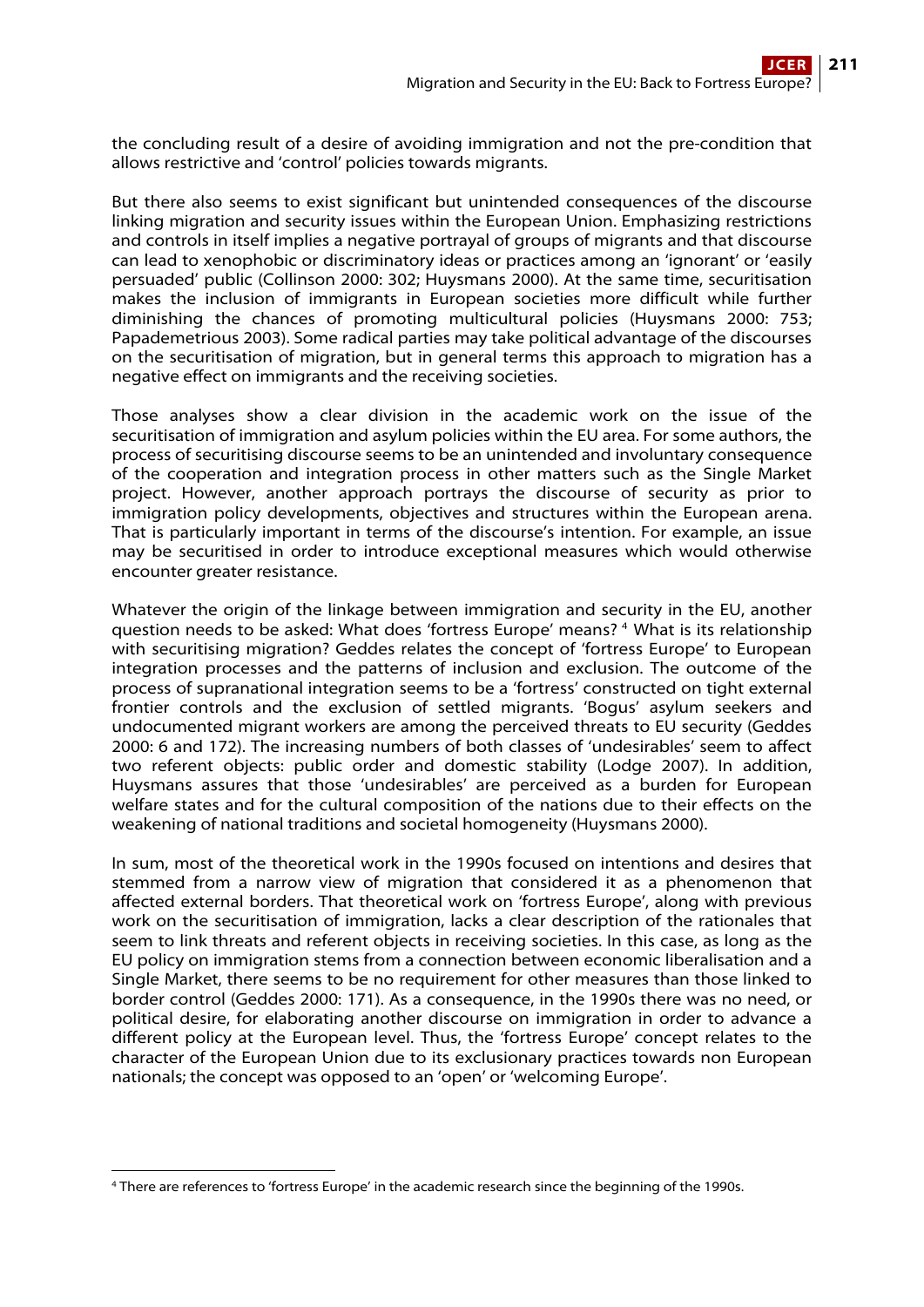

## **A revival of the agenda for fortifying 'fortress Europe'?**

In 2000 and 2001, some Communications issued by the European Commission on asylum policy, immigration policy, and on the co-ordination of national migration policies promised a more balanced policy than before, which included greater openness to immigration. Were these proposals abandoned or watered down due to the terrorist attacks? Geddes (2003) analysed European immigration policy after a few months of the terrorist events<sup>[5](#page-5-0)</sup> to clarify whether those 2000 and 2001 proposals signified a move towards a common European immigration policy and assured, not very optimistically, that "the parameters of a common policy have begun to emerge, with some Commission prompting, but questions remain about the political will of member states ...; policy development has so far been deficient" (Geddes 2003: 142).

In this context, two questions are worth to be analysed. First, how those terrorist incidents influenced the European discourse and policy on immigration? Second, has the European Union followed a renovate agenda for fortifying 'fortress Europe' after 2001?, i.e. Is there a securitisation of migration in the European Union after 2001 events? Several authors have analysed the effects of the terrorist attacks in the process of EU immigration policy building. Some have concluded that there has been an effect of securitisation of migration (Bigo 2002; 2008; Luedtke 2009) but others do not characterise the post 9/11 EU immigration policy as a security policy (Boswell 2007, 2009; Neal 2009). The present section analyses that previous academic work related to the effects of those attacks and moves forward to some examples and instruments adopted in the European context after those attacks in order to evaluate whether a securitisation of migration has taken place. Discourse and policy instruments are separated with an analytical purpose.

### 11 September 2001: the impact on immigration policies

The linkage between the US attacks, foreignness, and terrorist organisations located outside US borders has led to claims that as long as the terrorist threat is characterized as external and not associated with immigrants or refugees, the overall environment for immigrants has remained relatively hospitable in the United States; more than in Europe (Prizel 2008). At the same time, it is worth noting that debates on both sides of the Atlantic raise the question of sovereignty and efficiency in controlling flows across borders. Due to the insecure international environment, governments seem to have attempted to increase their citizen's feelings of security by enhancing border controls.

Guild analyses post- 9/11 views on foreignness and assures that "the principle reason behind the arguments for closure of borders is related to national security" (Guild 2003: 395). As a consequence foreigners are represented as threats. Considering the implication for policing measures of framing these people as threats, "crossing the border puts the individual into the category of persons who are suspected of possible participation in criminal acts" (Guild 2003: 39[6](#page-5-1)). $^6$  While that assessment can be linked to illegal migration in some cases, the reality is that the role of border control is to prevent the entrance of criminals and terrorists. The policing of borders becomes greater in a context in which borders have been demilitarised and economically liberalised (Andreas 2003: 78) and the

<span id="page-5-0"></span> <sup>5</sup> The Commission published a biennial 'scoreboard' specifying the progress towards the attainment of Tampere objectives and in its summary of developments in the second half of 2001 it pointed out some positive developments towards the Tampere programme such as the European Refugee Fund, the directive on Temporary Protection and the setting up of the Eurodac system (cited in Geddes 2003: 139). Nevertheless, Eurodac is also perceived as highlighting the "restrictive and control-oriented basis of the Dublin Convention" (Huysmans 2000: 756).

<span id="page-5-1"></span><sup>6</sup> But also immigrants involvement in crime inside the receiving country has been analysed in order to determine whether they are a security threat (Guiraudon and Joppke 2001: 16-19; Quassoli 2001).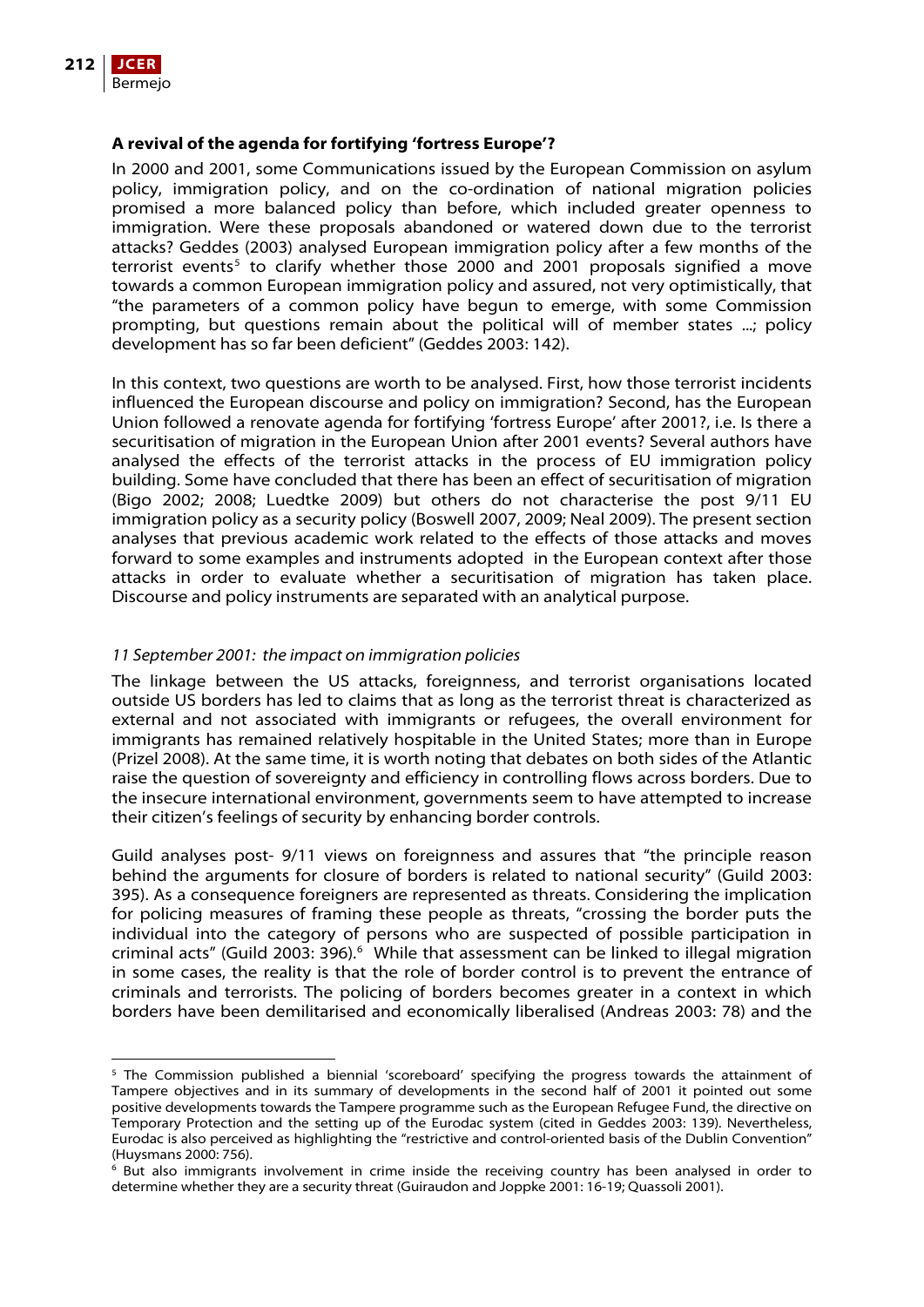enhancement and enforcement of policing at the borders tries to contribute to the individualization of threats and surveillance and detection of 'potential' dangers.

Thus, the attacks seem to have different impacts depending on the dimension of immigration policy examined. On the one hand, those immigrants who live inside the territory do not seem to suffer exclusionary practices. On the other hand, those who try to cross the borders are perceived as a threat. This article proceeds separating those two areas or dimensions in the EU policy. As it was stated above, the concept of a 'fortress Europe' was based not only on the control policy at borders but also on the absence of measures to include immigrants; exclusion of those settled. As Geddes (2000: 6) defined 'fortress Europe', the notion implies two things: "first, tight restriction of those forms of immigration deemed to constitute a 'threat' in economic or 'racial' terms to the EU member states, second, the social exclusion of settled migrants". 'Control' and 'integration' are commonly purported as different dimensions of immigration policies.<sup>[7](#page-6-0)</sup>

What seems to be undeniable is that the new environment has made an impact on EU policy while the discussion of its effects -their new or old character in the securitisation of immigration and the scope of those effects- is much more open. Bellow, in the area of discourse two different effects are considered. First, the literature has identified a broad effect in debates that means more time devoted to terrorism within the JHA debates and the increasing relevance of area of Freedom, security and justice in the European policies. Second, the analysis of the discourse and rationales for that development shows the absence of an intention of securitising immigration as a consequence of the terrorist attacks.

# EU debates and discourse on 'controlling immigration' in the aftermath of 11 September 2001

Walker assures that "the latest and largest security threat to mobilize development in FSJ is of course, the destruction of the Twin Towers at the World Trade Center, New York on 11 September" (Walker 2004: 12). Luedtke (2009: 132-136) distinguishes between direct and indirect effects. For example, a direct effect would include the rise of terrorism on the EU's Justice and Home Affairs agenda. As Luedtke (2009) cites, this effect was pointed out by Monar (2002) on the basis of the analysis of the first post- 9/11 European Council meeting in which terrorism and judicial cooperation in criminal matters received the most time and attention. So, the standstill in regards to immigration policy seems to be based on the time allocated for debates, while measures on terrorism and judicial cooperation were given more time and agreements were reached (Monar 2002 in Luedtke 2009).<sup>[8](#page-6-1)</sup> Thus, part of the academic analysis on the effects of terrorist attacks focuses on the attention received by that policy area instead of others.

Nevertheless, that reaction is not securitising an issue such as migration as far as this phenomenon is not identified with terrorism. European Union policies before and after 11 September 2001 have been particularly careful in separating immigration and terrorism. The discourse of the European institutions has evidently differentiated both phenomena. For example, in terms of strategies, there are detached strategies to cope with immigration dilemmas and terrorist threats. No mention of migration is contained within the EU

<span id="page-6-0"></span> 7 In Hammar's seminal work they are different policies or dimension in the regulation of migration. Immigrant policies cope with flows and control and immigrants policies deal with integration matters (Hammar 1985).<br><sup>8</sup> The Extraordinary Justice and Home Affairs Council Meeting of 20 September 2001 was a product of the

<span id="page-6-1"></span>tragic events of 11 September in the USA, and the European Commission recognises that some subsequent actions relied on the conclusions agreed there. A chapter of the Conclusion dealt with "measures at the border" that included issues such as border control, issuing of identity documents, residence permits and visa, and the functioning of the Schengen Information System (SIS). Among the aims was pre-entry screening and the detection of those suspected of terrorist involvement at an early stage.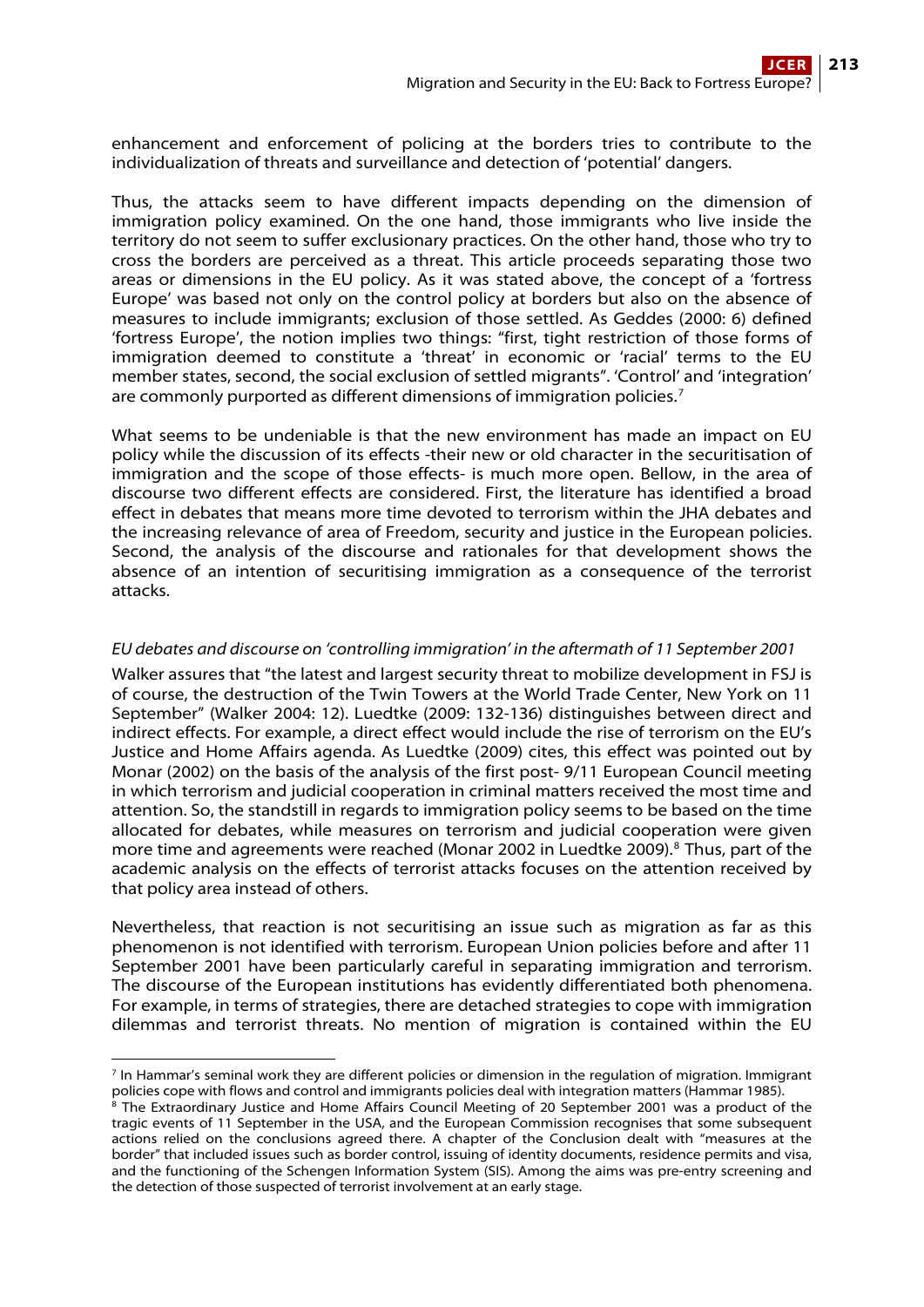

Counter-Terrorism Strategy<sup>[9](#page-7-0)</sup> which set out a framework to prevent radicalisation and the recruitment to terrorism, to protect citizens and infrastructure, to pursue and investigate terrorists, and to improve the response to the consequences of attacks.

As in the 1990s, most of the examples used to sustain the securitisation of migration are related to discourses on borders. Neal (2009: 339-340) singles out the wording of the Conclusions of the European Council of Laeken of 14 and 15 December 2001<sup>[10](#page-7-1)</sup> or the 15 November 2001 Communication by the European Commission on a common policy on illegal migration<sup>[11](#page-7-2)</sup> as examples of securitisation of migration after the  $9/11$  attacks. The former states that:

Better management of the Union's external border controls will help in the fight against terrorism, illegal immigration networks and the traffic in human beings. The European Council asks the Council and the Commission to work out arrangements for cooperation between services responsible for external border control and to examine the conditions in which a mechanism or common services to control external borders could be created.

However, this paragraph needs to be analysed in its context (i.e. as part of the ideas related to "more effective control of external borders"). The aim of that conclusion is to ask the Member States to set up a common visa identification system and to consider the possibility of setting up common consular offices. So, this paragraph is part of the increasing concern on the permeable character of borders that are not only crossed by immigrants or business men and women in the contemporary globalised world but also by criminals or terrorists.

When this European Council analyses the Union's counterterrorist action following the 9/11 attacks in the United States, it identifies two types of actions: fight in Afghanistan and combating terrorism. Immigration is absent in this context. In addition, this is the same meeting in which the European Council (2001) calls for a broader view of the immigration issue within the EU: a "true common asylum and immigration policy" that implies an array of instruments:

- The integration of the policy on migratory flows into the European Union's foreign policy. In particular, European readmission agreements must be concluded with the countries concerned on the basis of a new list of priorities and a clear action plan. The European Council calls for an action plan to be developed on the basis of the Commission communication on illegal immigration and the smuggling of human beings;
- The development of a European system for exchanging information on asylum, migration and countries of origin; the implementation of Eurodac and a Regulation for the more efficient application of the Dublin Convention, with rapid and efficient procedures;
- The establishment of common standards on procedures for asylum, reception and family reunification, including accelerated procedures where justified. These standards should take account of the need to offer help to asylum applicants;
- The establishment of specific programmes to combat discrimination and racism.

In this context, the linkage between migration and borders and its prominent role within the immigration policy is still unavoidable due to the process of creation of the EU. As Lodge (2002: 65) assures "it is impossible to disaggregate them [asylum and immigration]

<span id="page-7-0"></span> 9 Council of the European Union, The European Union Counter-Terrorism Strategy, Document no. 14469/4/05 REV 4, Brussels, 30 November 2005, pp. 3-4.

<span id="page-7-1"></span><sup>&</sup>lt;sup>10</sup> Presidency Conclusions, Laeken European Council meeting of 14-15 December 2001, SN/300/1/01 REV 1.<br><sup>11</sup> COM (2001) 672 final, 15.11.2001 on a common policy on illegal immigration.

<span id="page-7-2"></span>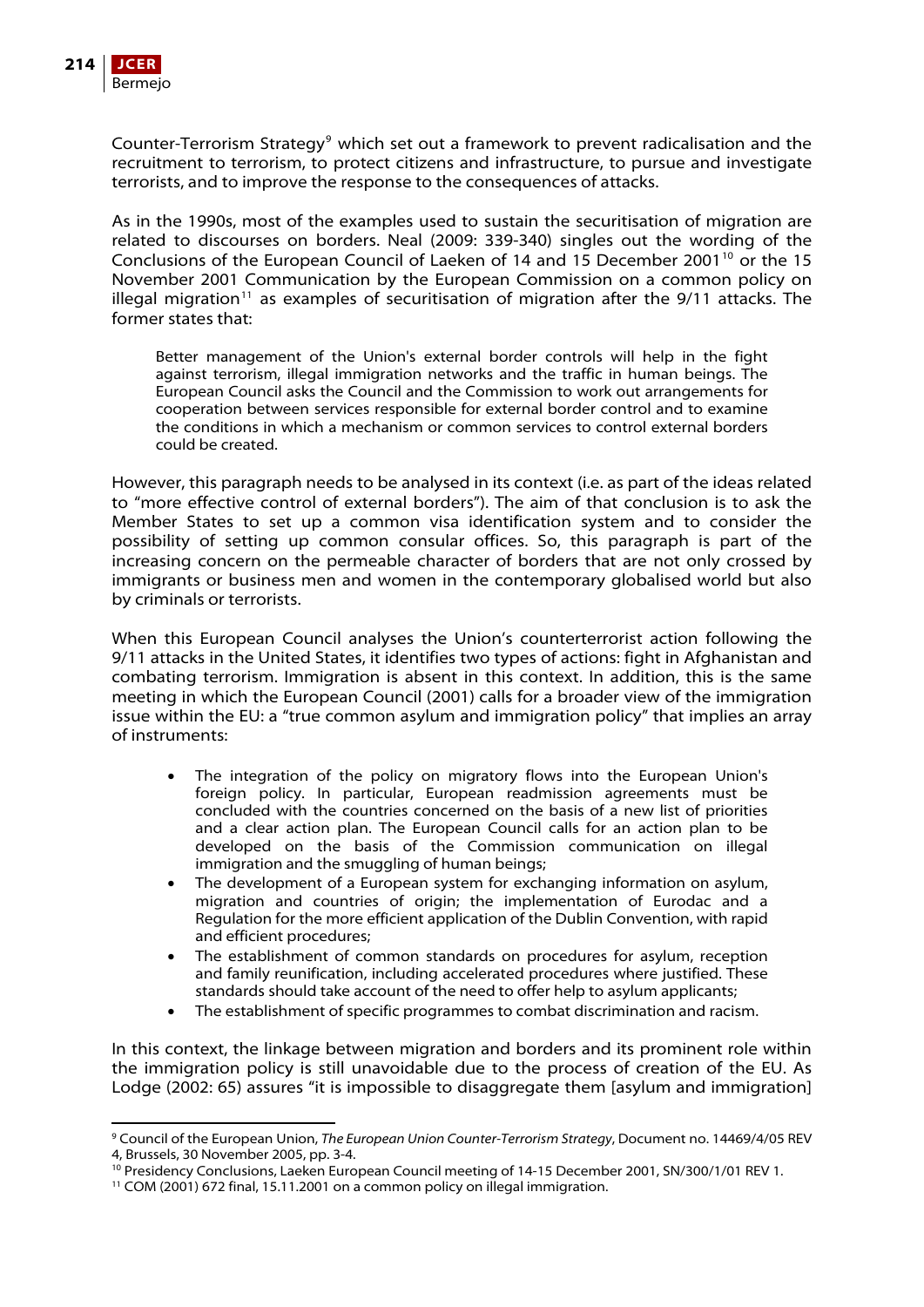from the wider issue of border control around the EU's external, leaky and vulnerable external perimeter, especially to the east". Nevertheless, EU borders management and common asylum and immigration policy are separated in the EU discourse and the deepening and enlargement of the EU regime on border controls is related to a wider range of problems, such as organised crime or drugs trafficking.

Besides, this discourse is not a whole new discourse; it is not a direct effect of the 11 September 2001 events. Those authors who defend the idea of securitisation of migration due to a linkage between crime and immigration are also aware of the fact that that discourse clearly pre-dates 9/11 (Baldaccini 2008: 32). The aim of enhancing external border controls had already been related, in the pre-11 September context, to the abolition of controls at the internal borders in the 1980s, to the completion of the Internal Market in the 1990s and to the eastern European enlargement in the 2000s (Monar 2006; Sie Dhian Ho 2006). Immigration, and particularly illegal immigration, is not seen as a threat to European societies in this discourse but a problem for the management of borders (referent object) that lead to an intensification in the degree of cooperation among states.

# EU measures and instruments on 'controlling immigration' in the aftermath of 11 September

The use of the discourse on border controls has been again differently evaluated. Sometimes the use of the language of security is thought to be necessary in order to "accurately describe such phenomena or as the best instrument to capture the dynamics of existing sentiment and interests at play in policy formation" (Rudolph 2006: 203). Thus, the use of a security framework in the discourse is claimed to be descriptive. But sometimes is also claimed to be strategic. As it has been pointed out, then discourse is a formula to introduce extraordinary measures otherwise unpalatable to public opinion.

Once it is clear that the EU discourse has focused on border problems but has not securitised the whole immigration phenomenon, there is a need to clarify whether securitisation has taken place in the field of actions and policies. As it has been stated above, the securitisation of an issue implies the adoption of measures or policies deemed extraordinary and otherwise considered illegitimate. Those who support the idea of securitisation of migration within the EU focus on the increased interest in the policing of external borders and on the attention to different threats, defined as external, that include irregular migration or irregular entries after the terrorist attacks of 11 September 2001. Nevertheless, two examples can illustrate the argument that most of migration policy aims and measures pre-dated 11 September attacks. So, they are not an extraordinary consequence of those attacks. Together with those terrorist incidents, other factors such as the enlargement process have created a window of opportunity to rescue 'old' proposals or to lead to a consensus in previous controversial ones.[12](#page-8-0)

The idea of a window of opportunity to urge measures on borders was observed during the Spanish Presidency of the EU in the first semester of 2002 (Luedtke 2009: 135-136). During that legislature, Spanish immigration policy was based at the Ministry of Interior, and as it has been recognised by several Spanish decision-makers, the Ministry developed a leading role in the establishment of the Presidency's priorities and agenda.<sup>[13](#page-8-1)</sup> On the one hand, the 9/11 attacks are not particularly pointed out by Spanish authorities as influencing the issues included in the agenda, however Spain tried to find international approval and help for the fight against nationalist terrorism (ETA organisation) and used the Presidency to boost international cooperation. On the other hand, a second motive for

<span id="page-8-0"></span> <sup>12</sup> Interview with a Spanish police officer, expert in EU cooperation (July 2005). <sup>13</sup> Interview with some senior civil servants, Madrid, April to June 2004.

<span id="page-8-1"></span>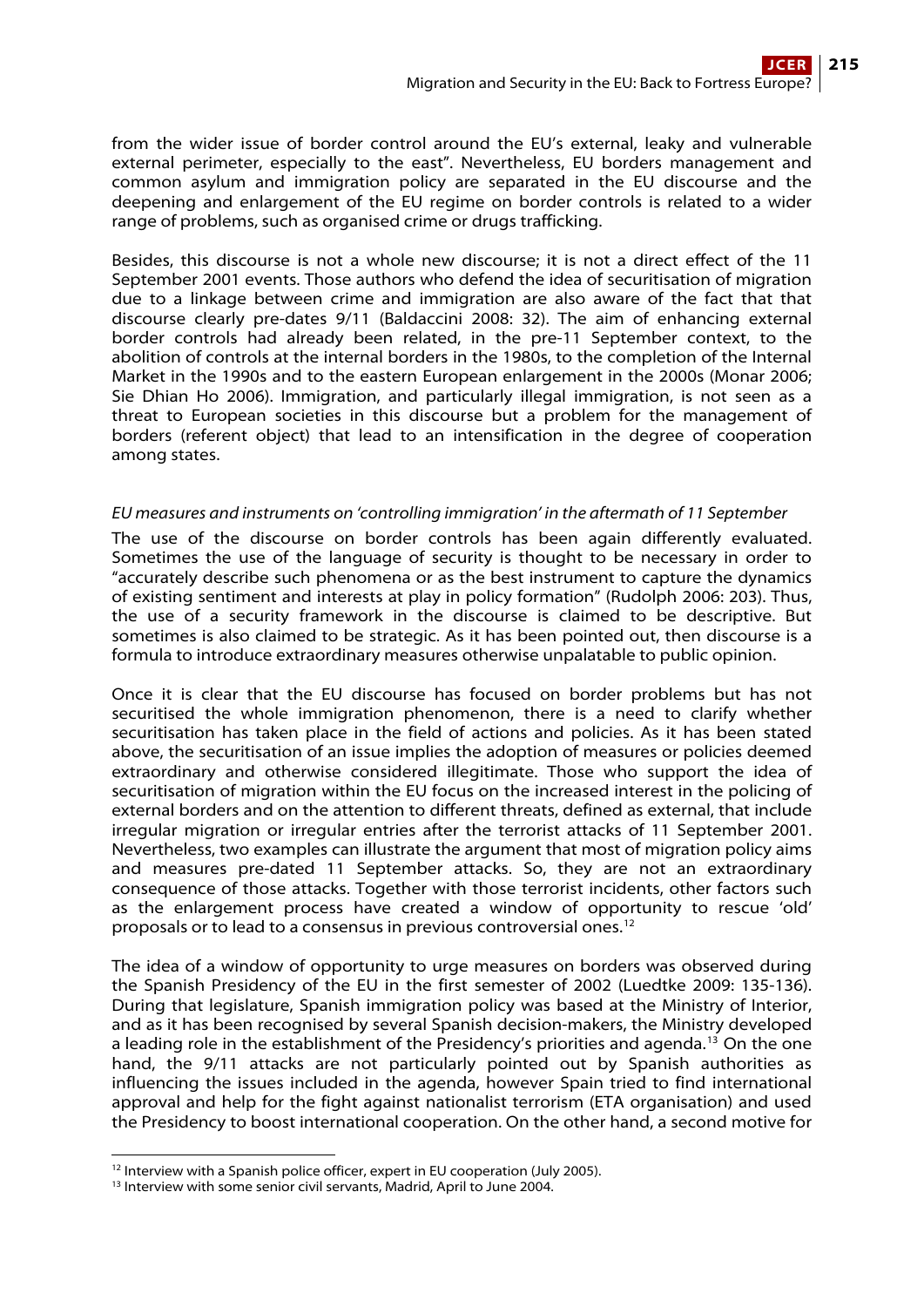the Presidency's focus on immigration issues was the national governmental discourse on diminishing and 'fighting' illegal immigration and being tough with illegal arrivals and migrants. For these reasons, the Seville Summit in June 2002 led to the allocation of more resources for border controls in South-European countries, the arrangements for a Joint Border Police Agency (FRONTEX), and EU task forces to combat human trafficking.[14](#page-9-0) Some interviewees recognise that the international context of terrorist attacks in the US made it easier to quickly secure some agreements and measures on illegal immigration that were on the table long before, such as the set up of FRONTEX.[15](#page-9-1)

As far as most of the measures adopted after 9/11 were under scrutiny long before those attacks it is quite difficult to defend that those measures devoted to improve the security of identification documents or the set up of FRONTEX are extraordinary instruments. The first example is FRONTEX. As it has been said above, the Laeken Council in December  $2001<sup>16</sup>$  $2001<sup>16</sup>$  $2001<sup>16</sup>$  is perceived as the cornerstone for border management and for the following Action Plan on combating illegal migration passed in 2002<sup>[17](#page-9-3)</sup> and the Action Plan for the management of the external borders of the EU.[18](#page-9-4) Those post-11 September decisions are presented as the origin of the 'integrated border management approach' (IBM) that was pioneered by the European Commission on its Communication "Towards Integrated Management of the External Borders of the Member States of the European Union".[19](#page-9-5) Interestingly, those documents and actions are regarded as the embryonic basis of FRONTEX (Neal 2009: 340).

However, an institution of this kind had long been debated in the EU as the European Border Police (or European Border Guard). As Monar (2006) argues, the origin of that project can be tracked back to the Schengen Agreement in the 1980s and the 1990s with the Tampere European Council of October 1999. Especially relevant to that aim was the launch of the 'Odysseus' programme. This programme adopted by the EU Council of Ministers on 19 March 1998 was a programme of training, exchanges and cooperation in the fields of asylum, immigration and crossing of external borders.<sup>[20](#page-9-6)</sup> The Odysseus programme, which was budgeted 12 million Euros, covered the period 1998-2002 and it "allowed for common training measures, exchanges, and studies in the area of external border crossings and controls [thus] marked a further step toward a common EU approach beyond the limits of the Schengen group" (Monar 2006: ch. 10).

The second report<sup>[21](#page-9-7)</sup> (European Commission 2001) on the implementation and evaluation of the Odysseus and Falcone programmes covers the financial year of 1999 and defines as traditional actions on the scope of the programme:

 Preventive actions, co-ordinating advisers on documentary fraud within both transit countries or countries of origin of illegal migration. These advisers will participate in training and preventive actions for staff in Member State

<span id="page-9-0"></span> <sup>14</sup> As part of those plans, in early 2003 the European Union launched "Operation Ulysses": Europe's first collaborative maritime effort to intercept migrant smuggling vessels in the Mediterranean.

<span id="page-9-1"></span><sup>&</sup>lt;sup>15</sup> Most of the research on the degree of agreement to develop FRONTEX it is related to public opinion willingness at national levels (Luedtke 2009) and European levels (Lodge 2002: 41).<br><sup>16</sup> Presidency Conclusions, Laeken European Council meeting of 14-15 December 2001, SN/300/1/01.

<span id="page-9-3"></span><span id="page-9-2"></span><sup>&</sup>lt;sup>17</sup> EU Action Plan to combat illegal immigration and trafficking on human beings in the EU, Council 28.02.02 (DOCE 14.06.02).<br><sup>18</sup> EU Action Plan for the management of the external borders of EU, Council 13.06.02 (OJ C 142, 14.06.2002).

<span id="page-9-4"></span>

<span id="page-9-5"></span><sup>&</sup>lt;sup>19</sup> COM (2002) 233 final, 7.5.2002, Towards Integrated Management of the External Borders of the Member States of the European Union.

<span id="page-9-6"></span><sup>20</sup> Joint Action 98/244/JHA, OJ L99, 31.3.1998.

<span id="page-9-7"></span><sup>&</sup>lt;sup>21</sup> Commission Staff Working paper SEC (2001) 903, Fourth report of the Commission to the European Parliament and the Council on the implementation of the Grotius, Stop and Oisin programmes and third report of the Commission to the European Parliament and the Council on the implementation of the Odysseus and the Falcone programmes (2000).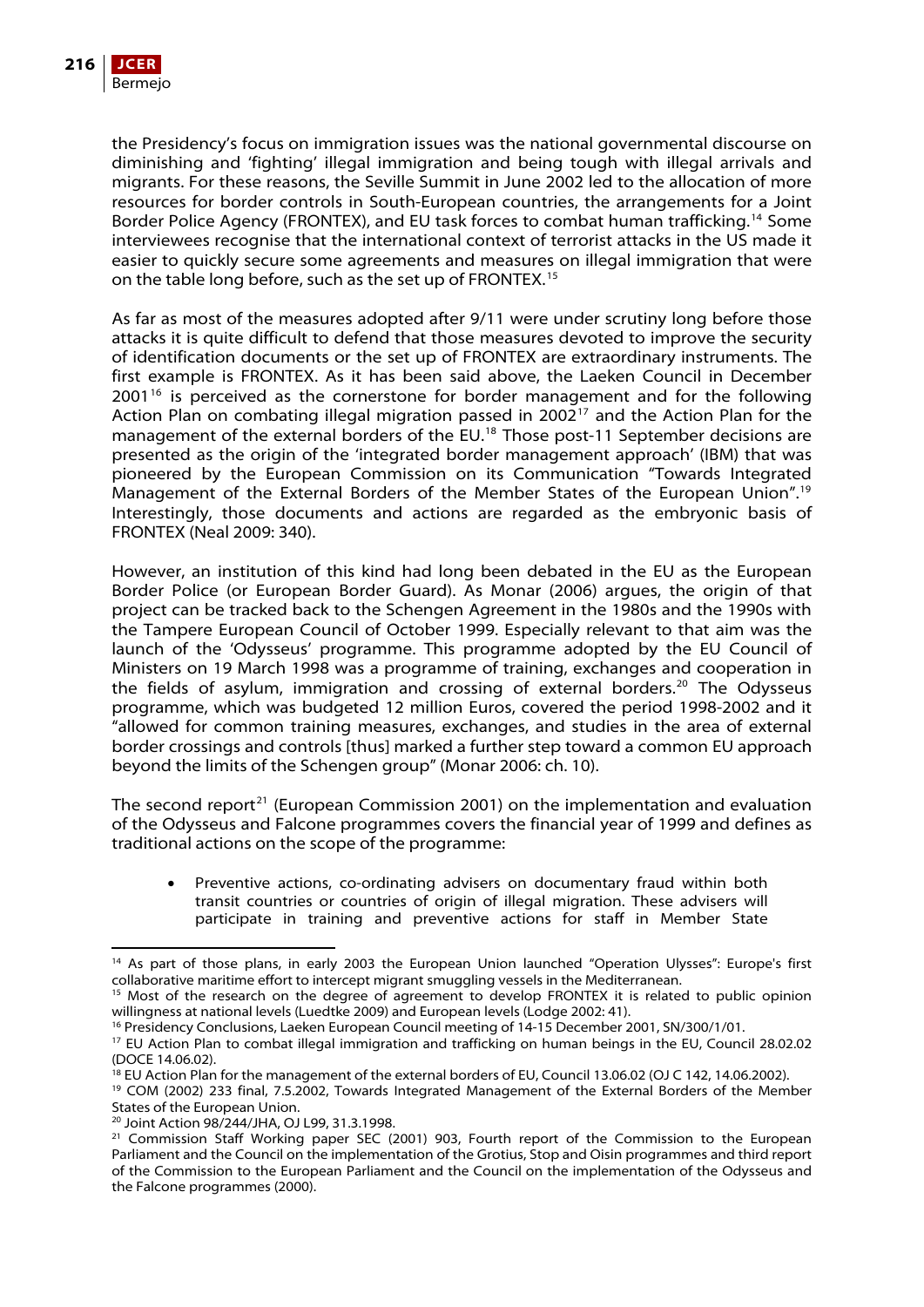consulates, as well for staff of the main aircraft companies and, possibly for local police forces, in order to successfully tackle the illegal immigration at external EU borders. Participants are interalia Germany, the Netherlands, France, Spain and Portugal.

- A study on politics and practices on readmission. The conclusions will be presented in a seminar co-organised with France.
- Renewing actions in co-operation among the Member States, exchange of civil servants, or training sessions on the fight against the documentary fraud.

Another political boost for the European Border Guard and the FRONTEX agency was the incorporation of the Schengen system into the EU through the Treaty of Amsterdam and the Tampere European Council of October 1999. Monar's assessment of the political background of the European Border Guard points out that "the Treaty also offered extended possibilities for the Union to act on external border issues. Yet there were also other favourable factors such as the increasing inclusion of external borders into EU strategies for the fight against cross-border crime and from the Tampere European Council onwards" (Monar 2006: ch. 10).

At this point in time, enlargement was also an impetus for the European Border Force. Bilateral cooperation was frequently part of the news on the EU. Some national governments were working on co-ordinated actions to fight crime and illegal immigration with their view on protecting their borders, external borders of the EU, once Poland, the Czech Republic and Slovakia joined the union. A group of Interior ministers from Greece, Italy and Albania agreed on 10 October 2000 to set up a centre in Albania to combat all types of trafficking. In mid-October 2000, as part of the German-Italian initiative, Italian helicopters began patrolling the Albanian coast. During 2000 and 2001, German border police was to set up in Italy's Adriatic coast and Italians on the frontiers of Poland; Germany and Italy began to exchange border troops to serve as a vanguard of an EU-wide integrated border police.<sup>[22](#page-10-0)</sup>

The second extensively used example to call for an extraordinary course of action that indicates a securitisation of migration in the EU post-September 11 context is the concern for the security of identification documents (Baldaccini 2008). Again, the origin of EU actions on this area can be tracked back long before the beginning of the  $21^{st}$  century. In the mid-80s, the SCENT (System Customs Enforcement NeT) information network that interlinked customs headquarters and border crossings all over the Community and allowed for speedy exchange on fraud cases and risk assessment was set up (Hobbing 2003: 9). Monar points out that the 1990s were also years of agreements on a number of common EU texts on external border issues, including provisions of forgery detection equipment at borders in 1998 (Monar 2006: ch.10). The EU's work aimed to avoid fraud in documents before September 11 included the European Fraud Bulletin and the Handbook of Genuine Documents and some actions to increase the speed and accuracy of reproduction, such as the use of a computerised image archiving system<sup>[23](#page-10-1)</sup> in the 1990s. So, the EU actions against fraud of the identification documents used in crossing the borders began some decades before the  $21^{st}$  Century and they have progressively embraced the use of available technology.

Despite the fact that the emphasis on reinforcing border control and attacking illegal immigration was well underway before the events of 2001, improving mechanisms for

<span id="page-10-0"></span> <sup>22</sup> See "EU plans border force to curb crime and migrants," Daily Telegraph, October 12, 2000; "Germany joins Italy in border patrol," The Times (London), October 12, 2000, "EU: Third-Country Migrants", Migration News, Volume 6 Number 4, available at: [http://migration.ucdavis.edu/mn/more.php?id=2236\\_0\\_4\\_0](http://migration.ucdavis.edu/mn/more.php?id=2236_0_4_0), accessed 14 January 2009.

<span id="page-10-1"></span><sup>&</sup>lt;sup>23</sup> Joint Action of 3 December 1998 adopted by the Council on the basis of Article K.3 of the Treaty on European Union concerning the setting up of a European Image Archiving System (FADO) (98/700/JHA).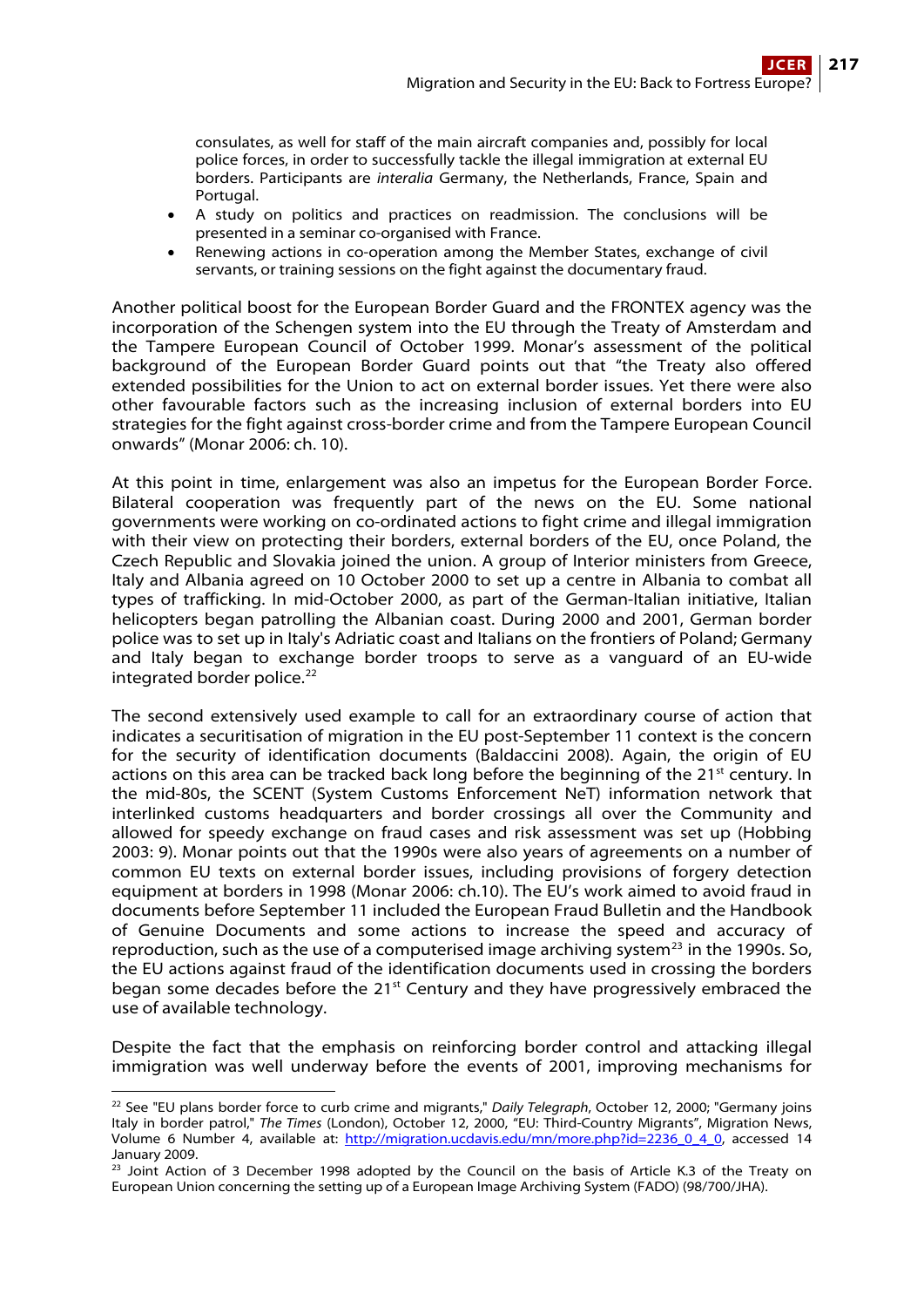

border control is perceived as an efficient measure to selectively identify potential criminals or terrorists and deny them territorial access. This public policy goal has led to the development of new and more sophisticated surveillance technology at borders and investment in information technologies as well as better cooperation among agencies, polices and states (Bermejo 2007). The question of sovereignty is related to the permeability of borders on the one hand, and to efficiency in border controls on the other. In Andreas' characterisation, the CTAs (Clandestine Transnational Actors) are defined as the 'new' security threats and in this sense provide a rationale for more expansive border controls and policing powers, giving rise to law enforcement concerns (Andreas 2003: 82) and new unrestrained powers within the executive branch (Friman 2008).

A related debate, although beyond the reach of this study, is on ethical questions and the balance between civil liberties and security. New policy goals led to greater investment in surveillance and information technologies and cooperation. And at the same time, new powers for detention, deportation, mandatory interviews and registration were incorporated. Thus, doubts about the compliance with legislation on liberties and invasion on individual rights have arisen (Bigo 2002; Sasse 2005; Sales 2005; Lodge 2007).

So, despite the lack of securitisation of migration, what cannot be denied is that some areas of the FSJ area received much more attention than others; becoming top-issues in the following years' agenda. Thus, within the area of immigration the attacks caused a revision of policies on border surveillance and cooperation (Bermejo 2007). Some say that these developments are again a consequence of September 11, what Pastore calls "a 'race' to achieve technical and organizational innovation within the EU entry control system" which began in the autumn of 2001 (Pastore 2004: 115). But new restrictive measures cannot be considered exceptional measures related to a securitisation of the discourse on migration; they may also be explained by the relative ease of securing agreements on these kinds of measures and instruments. By this token, 11 September 2001 is seen as "the most vivid and recent example of a trend rather than as a radical departure" (Walker 2004: 12), given that the agreement on measures and instruments were long seen at the national level as necessary. As many scholars have stated, the trend has been accelerated and expanded in the post-attacks environment, in which border security has taken on new political urgency (Andreas 2003: 108).

### EU policy on 'integration' in the aftermath of 11 September 2001

How did the terrorist attacks affect the inclusion/exclusion processes related to the 'fortress Europe' concept? Another way of securitising a phenomenon is to cope with it from a restricted view or approach that remarks security implications. A narrow approach towards the immigration phenomenon is partly the origin of the critics related to the creation of a 'fortress Europe' in the 1990s. That 'fortress' seemed to come to an end with the Commission Communications of 2000, but have the 9/11 attacks overturned that pace? The answer is no.

The new century has brought a renewed debate on models for accommodating foreign populations as well as a broad debate on the failure or success of integration policies for immigrants and their descendants in European countries. Within the EU arena, the 'partial' empowerment of the European Commission under the Treaty of Amsterdam and the Tampere programme led to a hope of a more balanced common immigration policy. The first two directives issued in 2000 covered the principle of equal treatment irrespective of race or ethnic origin and the establishment of a general framework for equal treatment in employment and occupation. Particularly on integration, the Commission issued the Communication on a common EU immigration policy in November 2000 that was followed by its Communication on an open method of coordination in EU policy on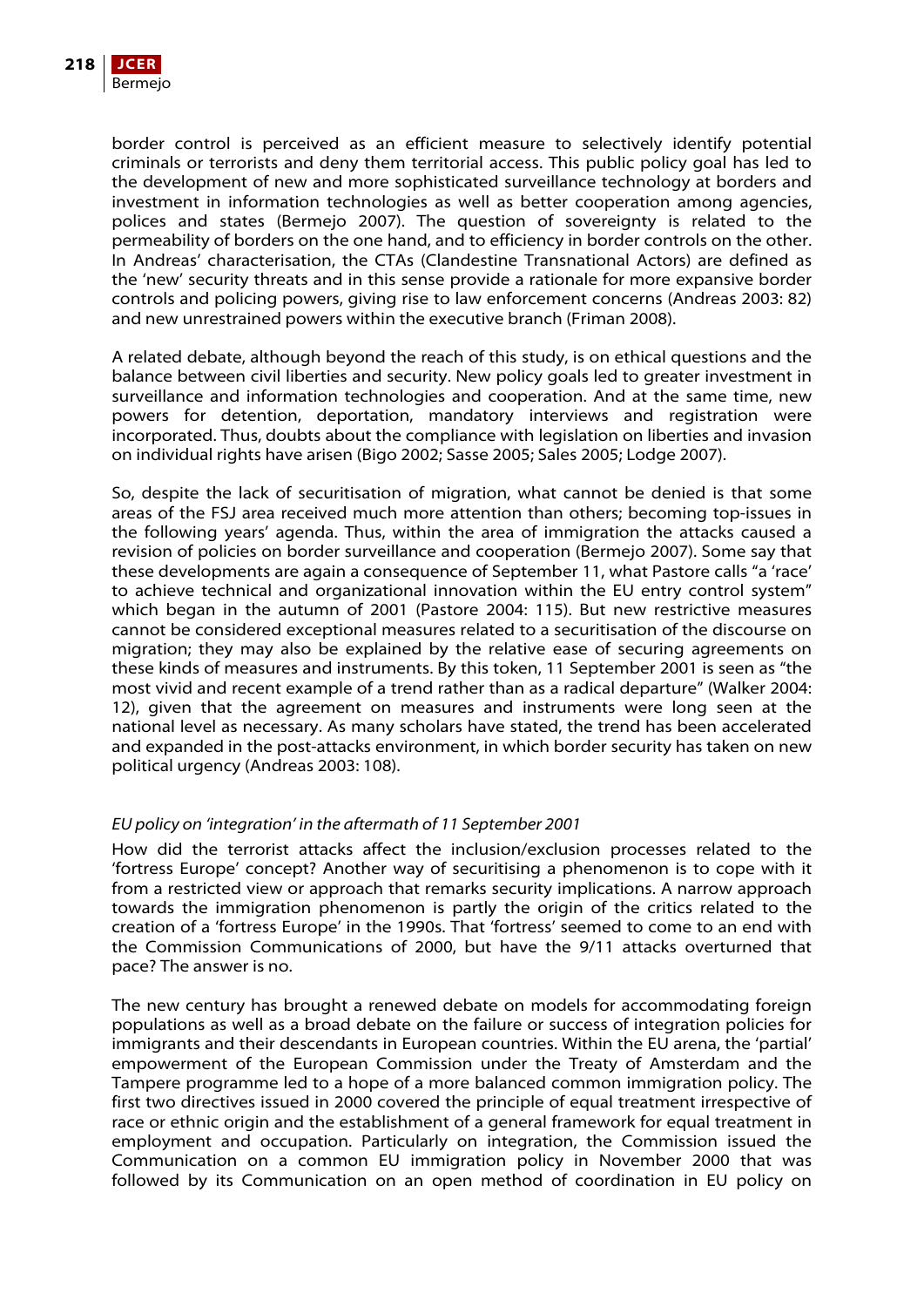immigration in July 2001. After 9/11 some different projects focused on integration, such as the Communication on immigration, integration and employment on 3 June 2003. The need for a better inclusion of immigrants and refugees pre-dated the terrorist attacks.

Some authors have portrayed September 11 attacks as increasing the connection of previously separate agendas of integration and migration control in Europe (Carrera 2006; Joppke 2007: 8). Debates on accommodation may had been deepened and speeded up by the information on Madrid and London bombings. It has been said that the conclusions of the investigations on the Madrid and London bombings in 2004 and 2005 which found that the attacks were perpetrated by long-term resident immigrants highlighted a failure in integration policies in these countries. Those results led to policy convergence on the need to better integration across European countries and direct to new arrangements in the EU. An example is the European Council's agreement in November 2004 on 'common basic principles' of immigrant integration policy (Joppke 2007). In this sense, similar concerns to those stated on border crossing (i.e. that migration flows provide conduits for the spread of international terrorism), are implicit in the increased attention paid to integration of newcomers and second and third generations of migrants.

Some authors pointed out that the referent object is again the identity of 'Europeans' and their welfare. In Guild's words, foreignness appear to be "an identity threat which expresses itself as requiring the integration of foreigners so that they will be more like us and less like 'them' which is a dangerous category" (Guild 2003: 395-396). The threat they pose inside receiving society also extends to the social welfare arena. Guild (2003: 395-396) highlights how "foreigners seeking to cross the borders are a threat to the social welfare systems to which they seek access" One of the aims of the renewed interest on integration seems to be a desire of increasing community cohesion and the construction of the referent object of societal security itself (Rudolph 2006). Integration is related to accommodation of differences. Critics have pointed out cultural identity and cultural security as key issues in the EU securitisation of migration. This has occurred in a discourse in which immigrants, asylum-seekers and refugees are present and represent a cultural danger by challenging the myth of cultural homogeneity (Huysmans 2000).

Nevertheless, a new Global Approach to Migration was officially adopted by the European Council in December 2005. The Presidency Conclusions defined it as "a balanced, global and coherent approach, covering policies to combat illegal immigration, in cooperation with third countries, harnessing the benefits of legal migration".<sup>[24](#page-12-0)</sup> That level of cooperation would require dialogue and the European Union's commitment to support development efforts of countries of origin and transit.25

Critics, such as Carrera, claim that this Global Approach to Migration "aims to ensure a multifaceted response covering all the dimensions relevant to migration" despite the fact that the EU immigration policy prioritise borders and pays particular attention to irregular mobility by third country nationals. So, Carrera (2007:1) characterised the EU policy as "based on two distinct approaches: on the one hand, an integrated approach to the management of common territorial borders, and on the other hand, a global policy covering migration".

That global policy has raised a number of concerns on the basis of its focus on irregular migration. However, the strategy and policy priorities in the fight against illegal

<span id="page-12-0"></span><sup>&</sup>lt;sup>24</sup> Council of the European Union, Presidency Conclusions, 15914/1/05 REV 1 CONCL 3, p.2.

<sup>&</sup>lt;sup>25</sup> A part of the implementation of this approach is the initiative on Integrated Border Management that includes FRONTEX development and tries to maximise its capacities; it also includes the idea of a permanent Coastal Patrol Network but those are not the only type of measures included in this Global Approach. But counter-terrorism policies are clearly separated from those responses.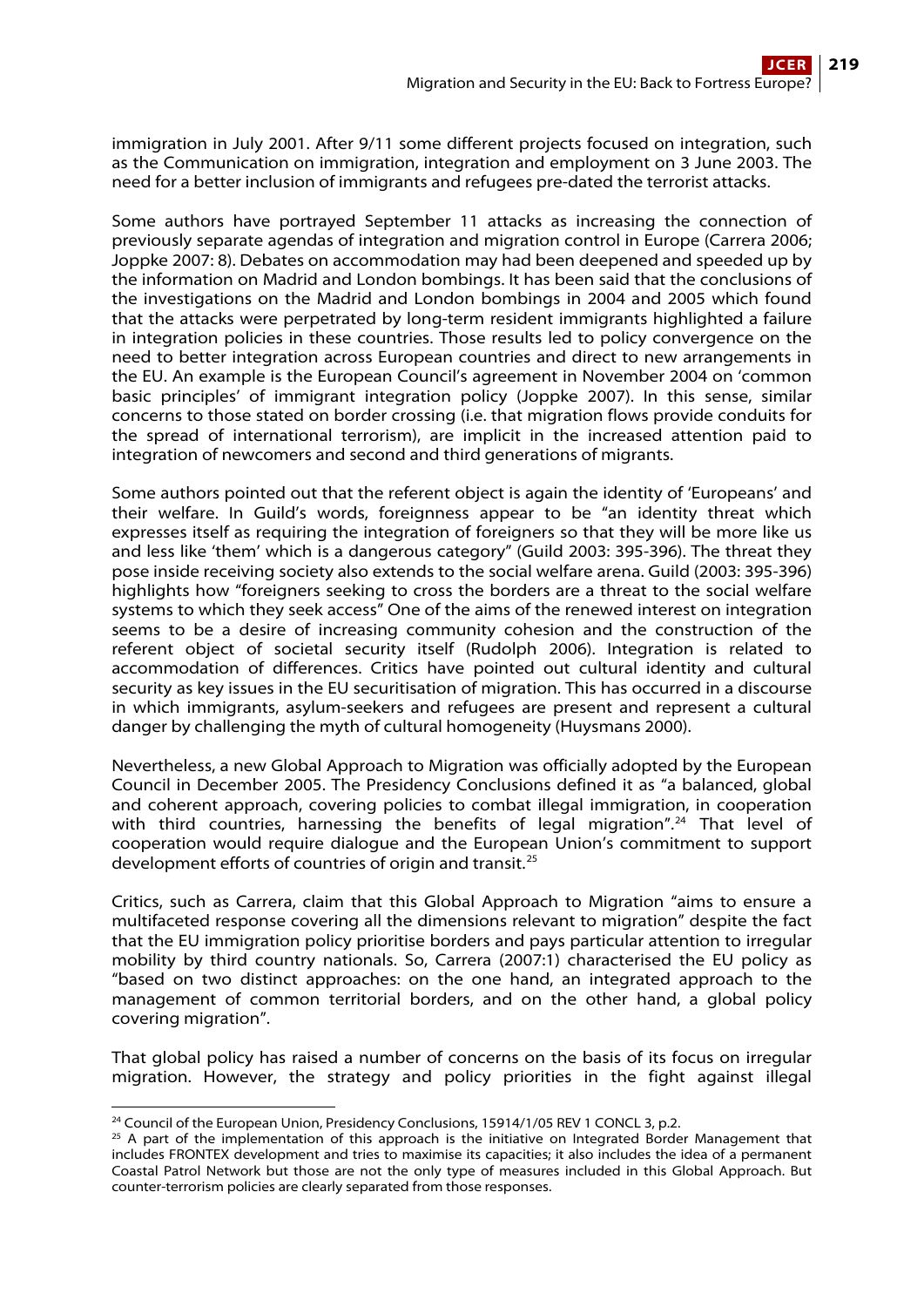

immigration of third-country nationals is part of the EU's comprehensive and structural approach towards effective migration management. That approach included previous and subsequent work by the European Commission on the Communication on Migration and Development COM(2005) 390, 1 September 2005, the Communication proposing a Common Agenda for Integration COM(2005) 389, 1 September 2005<sup>[26](#page-13-0)</sup> and the Policy Plan on Legal Migration (COM(2005) 669, 21 December 2005).

It is clear that there are different ingredients in the immigration policy. One is a comprehensive policy on illegal immigration that has changed the discourse and measures devoted to control borders to one that includes integrated management of borders, enhancing dialogue and cooperation with the countries of origin and transit of immigrants, but the discourse and measures implemented within the framework of the European immigration policy include other areas or dimensions: legal migration, integration and a renew emphasis on the link between development and migration.

In sum, a global and comprehensive analysis of the discourse and practices of the EU makes difficult to defend that the migration policy has been securitised after the 9/11 attacks. It is difficult to maintain such a claim if the discourses and measures on borders are analysed in the context of a wider policy on asylum and immigration. In addition, those authors who claim that a securitisation of migration in the EU is a consequence of the 9/11 attacks focus on the debates and actions taken in the remaining months of 2001 (Bigo 2002 and 2008; Neal 2009) but are aware of the difficulty of sustaining the claim of securitisation from late 2001 onwards. In terms of policy instruments, the measures effectively implemented are exceptional at all. Two examples: biometric controls at borders were being studied for long as well as the possibilities for a European Border Guard.

### **Conclusion**

A huge amount of academic work has analysed the immigration and security nexus before and after 2001. For some authors the 9/11 terrorist attacks have consolidated the shift towards linking immigration with security. Terrorism is thought to threaten identity, society, and safety, and consequently justifies exceptional measures implemented across the world to increase security. However, at the same time, it is also commonly agreed that most of the measures adopted in the field of immigration after terrorist attacks did not entail a shift in paradigm since most of the policy aims pre-dated those events. The United States have implemented a whole range of exceptional policies, particularly those included in the 'war on terrorism', but that is not the case of the European Union. In the European context, great changes in the discourse linking immigration and security have been absent and at the same time, one important and positive change has been the individualisation of threats at points of entrance through work on improving surveillance and checks at borders as opposed to the characterisation of undefined flows and groups of immigrants and refugees as the 'threat' to keep out from 'fortress Europe'.

In terms of discourse, the developments analysed above, show that the discourse on immigration control in the European Union has surprisingly remained untouched by the antiterrorist agenda. European Union's policies before and after 11 September 2001 have been particularly careful in separating immigration and terrorism. Nevertheless, two components seemed to relate both phenomena. Firstly, a conclusion of the research carried out over those attacks in the United States pointed out that control, surveillance and checks at borders needed to be improved as far as some of the terrorists who attacked

<span id="page-13-0"></span> <sup>26</sup> COM (2006) 402 final, 19.7.06, on Policy priorities in the fight against illegal immigration of third-country nationals.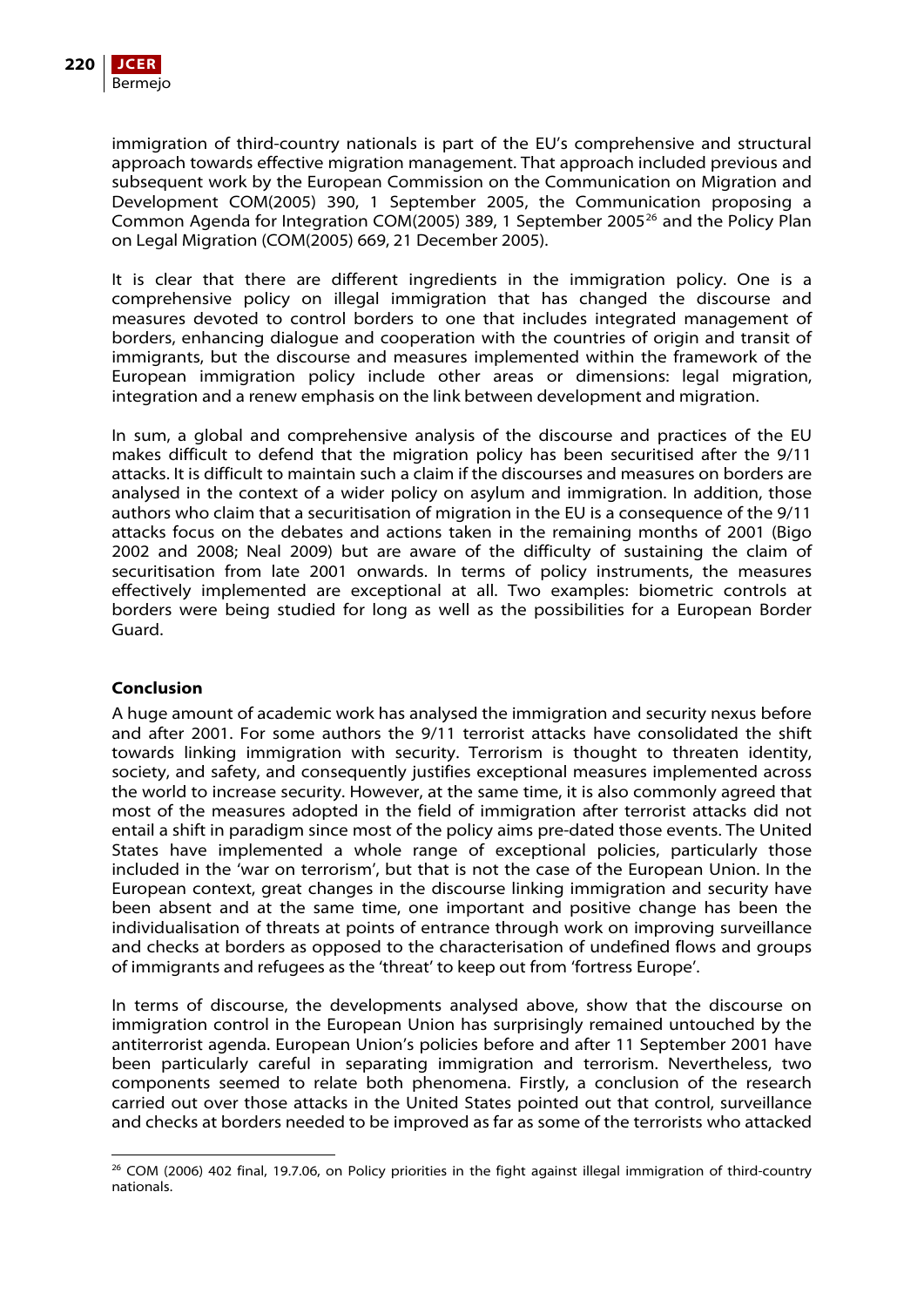the north-American soil crossed the borders of the state just in order to perpetrate their attacks. Secondly, in 2004 and 2005, the Madrid and London attacks highlighted the key importance of working on the prevention of radicalisation and recruitment inside European countries and the need to seriously tackle the causes of radicalisation.

Based on the previous analysis, some conclusions can be drawn in the field of measures and instruments. The events of 9/11 sparked new policy developments and it has been assumed that some policy measures in Europe after the attacks were impelled as a consequence of those events. But at the same time, it is also commonly agreed that most of the measures did not entail a shift in the course of action and no extraordinary developments have been followed after 9/11 as the examples of FRONTEX and identity documents show.

Despite the fact that antiterrorist policies have surged to the top of the agenda, claims on the securitisation of discourse contrast to recent developments in immigration policies in Europe, which have moved in a direction that could not have anticipated: inclusion and expansion rather than exclusion (Schain 2008; Boswell 2009) and a global approach to migration. In this sense, the revival of 'fortress Europe' might only be related to an increase emphasis in controlling and policing external borders. Thus, despite the absence of clear progresses towards a common immigration policy, that cannot be directly linked to the terrorist threat but to states' reluctance to develop it.

\*\*\*

# **References**

- Alvarado, J. and J. Creedy (1998). Population ageing, migration and social expenditure, Cheltenham: Edward Elgar.
- Andreas, P. (2003). "Redrawing the line: Borders and Security in the Twenty-First Century", International Security, 28 (2), autumn 2003, pp.78-111.
- Austin, J. L. (1962). How to do things with Words: The William James Lectures delivered at Harvard University in 1955. J. O. Urmson (ed.), Oxford: Clarendon.
- Baldaccini, A. (2008). "Counter-terrorism and the EU Strategy for Border Security: Framing Suspects with Biometric Documents and Databases", European Journal of Migration and Law, 10, pp.31- 49.
- Bermejo, R. (2005). "Estado, dimensiones de seguridad y movimientos migratorios transfronterizos" in C. Cueto Nogueras (coord), Seguridad y Diversidad en las Sociedades Contemporáneas, Madrid: Biblioteca Nueva, pp.265-279.
- Bermejo, R. (2007). "Avances en el control de fronteras: cooperación, información y tecnología", Revista ARI, 41, March, Madrid: Real Instituto Elcano, pp.10-15.
- Bigo, D. (2002). "Security and Immigration: Towards a critique of the Governmentality of Unease", Alternatives 27, pp.63-92.
- Bigo, D. (2008). "The Emergence of a Consensus. Global Terrorism, Global Insecurity, and Global Security", in A. Chebel d'Appollonia and S. Reich (eds), Immigration, Integration, and Security, Pittsburgh: University of Pittsburgh Press, pp.67-94.
- Borjas, A. (1996). The economic consequences of immigration, Madison: University of Wisconsin.
- Boswell, C. (2007). "Migration Control in Europe After 9/11: Explaining the Absence of Securitization", Journal of Common Market Studies, 45 (3), pp.589-610.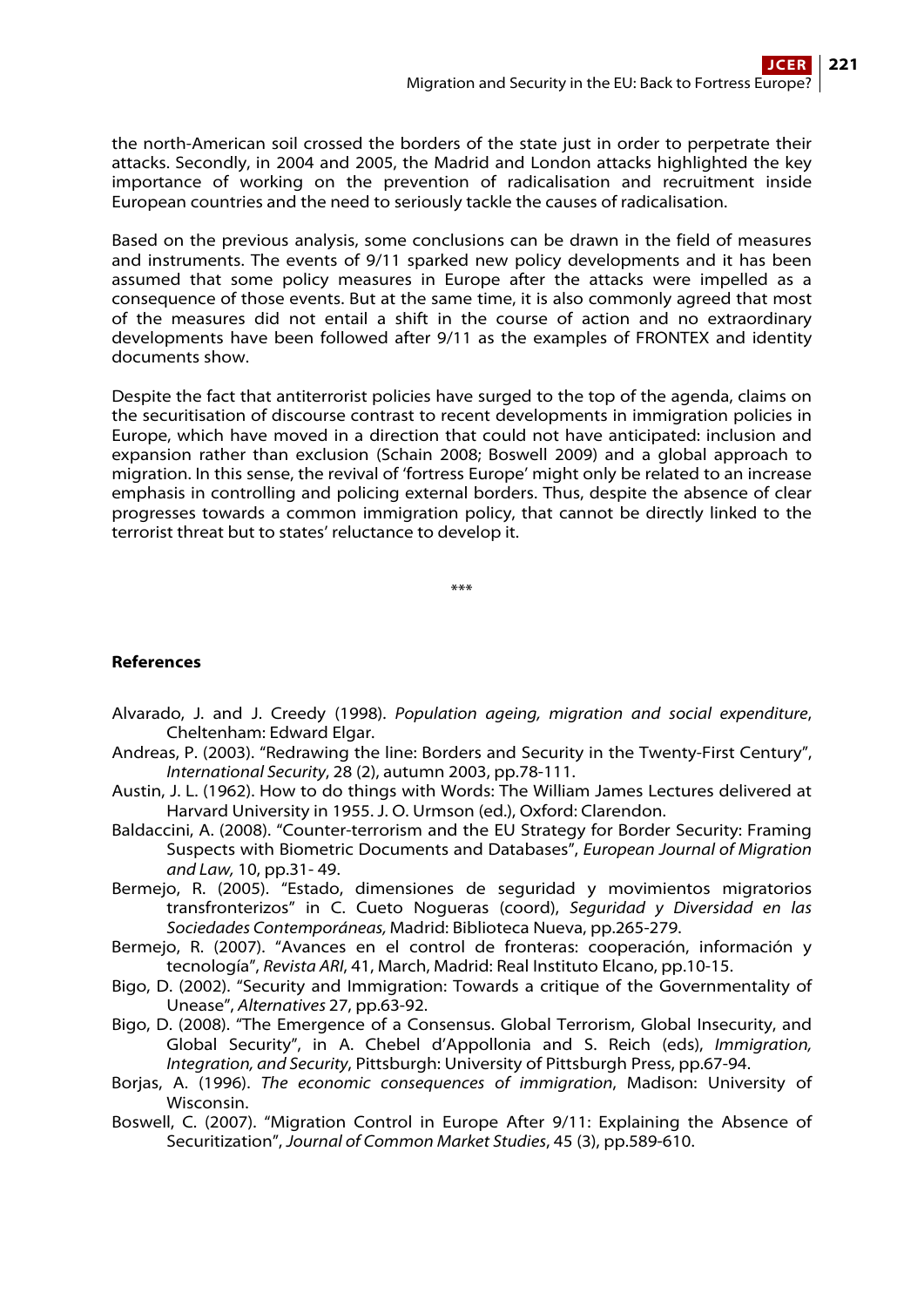

- Boswell, C. (2009). "Migration, security and legitimacy: Some reflections", in T.E. Givens, G.P. Freeman and D.L. Leal (eds), Immigration Policy and Security. New York: Routledge, pp.93-108.
- Brochmann, G. (1999). "Controlling immigration in Europe", in G. Brochmann and T. Hammar (eds), Mechanisms of Immigration Control. A Comparative Analysis of European Regulation Policies, Oxford: Berg, pp.297-334.
- Buzan, B. (1991). People, States and Fear: An Agenda for International Security Studies in the Post Cold War Era, second edition, Harlow: Longman.
- Buzan, B. (1993). "Societal security, state security and internationalisation", in O. Wæver et al. (eds), Identity, Migration and the New Security Agenda in Europe, London: Pinter, pp.41-58.
- Buzan, B., Wæver, O. and de Wilde, J. (1998). Security. A new framework for analysis, Boulder: Lynne Rienner.
- Carrera, S. (2006). "A Comparison of Integration Programmes in the EU". Brussels: Centre for European Policy Studies (CEPS), Challenge Papers No. 1, March.
- Carrera, S. (2007). "The EU Border Management Strategy. Frontex and the Challenges of Irregular Immigration in the Canary Islands". Brussels: Centre for European Policy Studies (CEPS), CEPS Working Document No. 261, March.
- Collinson, S. (2000). "Migration and Security in the Mediterranean: a Complex Relationship" en R. King et al. (ed.), Eldorado or fortress? Migration in Southern Europe, London: Macmillan Press, pp.301-320.
- Collyer, M. (2006). "Migrants, Migration and the Security Paradigm: Constraints and Opportunities", Mediterranean Politics, 11 (2), pp.255-270.
- Freeman, G. P. (1986). "Migration and the Political Economy of the Welfare State", ANNALS AAPSS, 485, May, p.51-63.
- Friman, H. R. (2008). "Migration and Security. Crime, Terror and the Politics of Order", in A. Chebell d'Appollonia and S. Reich, (eds), Immigration, Integration, and Security. Pittsburgh: University of Pittsburgh Press, pp.130-144.
- Geddes, A. (2000). Immigration and European Integration. Towards fortress Europe?, Manchester: Manchester University Press.
- Geddes, A. (2003). The Politics of Migration and Immigration in Europe, London: Sage.
- Guiraudon, V. and Joppke, C. (2001). "Controlling a new migration world" in V. Guiraudon and C. Joppke (eds), Controlling a New Migration World, London: Routledge, pp.1-27.

Guild, E. (2003). "Editorial", European Journal of Migration and Law, 4, pp.395–398.

- Hammar, T. (1985). (ed.), European Immigration Policy: A Comparative Study, New York: Cambridge University Press.
- Hobbing, P. (2003). "Management of external EU Borders: Enlargement and the European Border Guard Issue", Paper presented at the Workshop "Managing International and Inter-Agency Cooperation at the Border", held in Geneva, 13-15 March 2003, Geneva Centre for the Democratic Control of Armed Forces.
- Huysmans, J. (1995). "Migrants as a security problem: dangers of 'securitizing' societal issues", in D. Thränhardt and R. Miles (eds), Migration and European integration: the dynamics of inclusion and exclusion, London: Pinter, pp.53-72
- Huysmans, J. (2000). "The European Union and the Securitization of Migration", Journal of Common Market Studies, 38 (5), pp.751-77.
- Huysmans, J. (2006). The Politics of Insecurity: Fear, Migration and Asylum in the EU, London: Routledge.
- Jessen-Petersen, S. (1994). "International Migration and Security: A pragmatic response", in K. A. Hamilton (ed.), Migration and the New Europe, Washington: The Center for Strategic and International Studies, pp.1-11.
- Joppke, C. (2007). "Beyond National Models: Civic Integration Policies for Immigrants in Western Europe", West European Politics, 30 (1), pp.1-22.
- Lodge, J. (2002). "Sustaining Freedom, Security and Justice. From Terrorism to Immigration", Liverpool Law Review, 24, pp.41-71.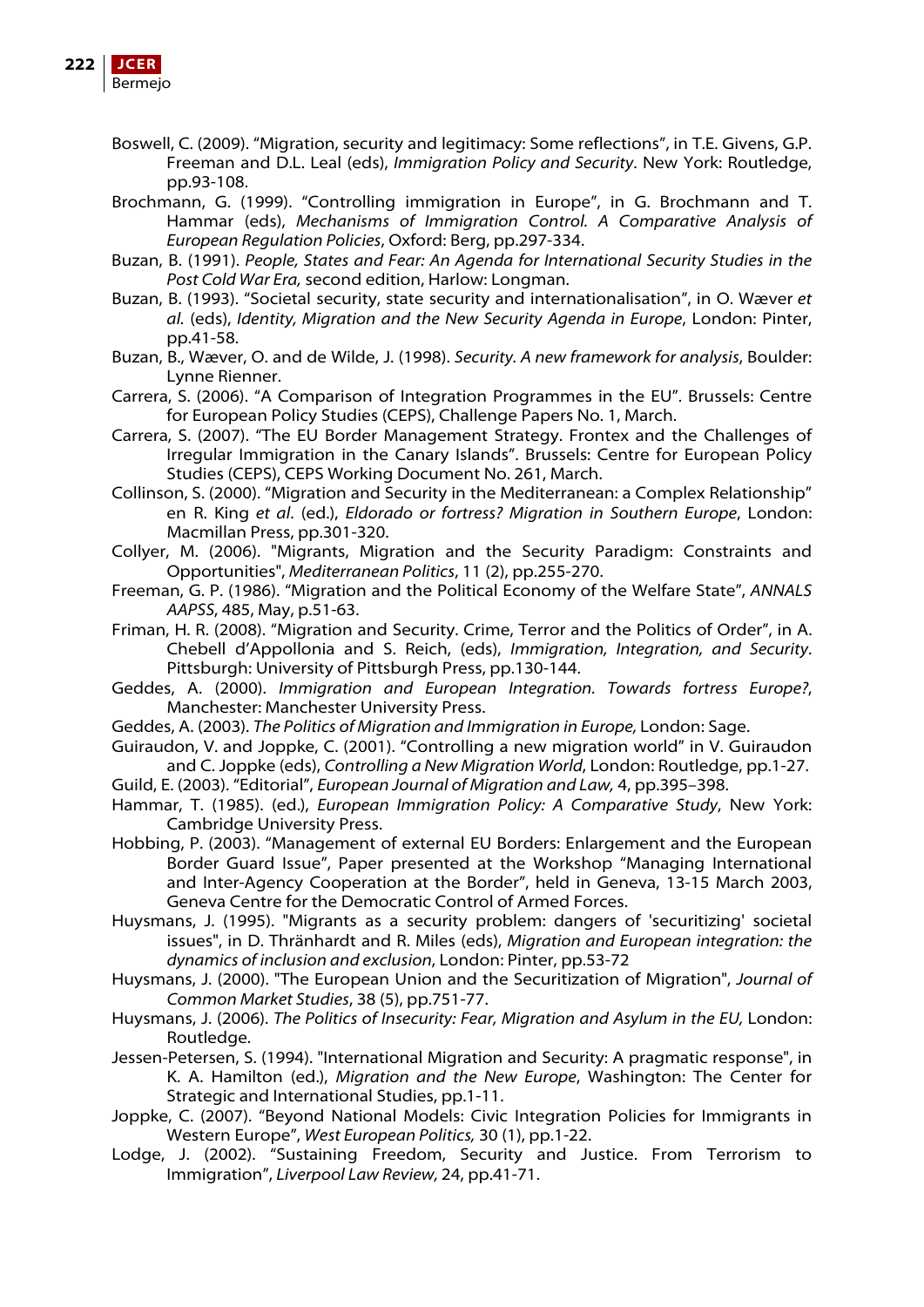- Lodge, J. (2007). "Biometrics: A Challenge for Privacy or Public Policy. Certified Identity and Uncertainties", Minority, Politics, Society, 1, pp.193-206.
- Luedtke, A. (2009). 'Fortifying Fortress Europe? The Effect of September 11 on EU Immigration Policy' in T.E. Givens, G.P. Freeman and D.L. Leal (eds), Immigration Policy and Security. New York: Routledge, pp.130-147.
- Miller, M. J. (1997). "International Migration and Security: Towards Transatlantic Convergence?" in E. M. Uçarer and D. J. Puchala (eds), Immigration into Western Societies: problems and policies, London: Pinter, pp.255-265.
- Miller, M. J. (1998). "International security and global security" in N. Poku and D. T. Graham (eds), Redefining Security: Population Movements and National Security, Wesport: Praeger, pp.15-49.
- Monar, J. (2006). "The project of a European Border Guard: Origins, Models and Prospects in the Context of the EU's Integrated External Border Management" in M. Caparini and O. Marenin (eds), Borders in a Globalised World, Geneva: Geneva Centre for the Democratic Control of Armed Forces, chapter 10.
- Money, J. (1999). Fences and Neighbours: The Political Geography of Immigration Control, Ithaca: Cornell University Press.
- Natorski, M. and A. Herranz Surrallés (2008). "Securitizing Moves To Nowhere? The Framing of the European Union's Energy Policy", Journal of Contemporary European Research, 4 (2), pp.71-89.
- Neil, A. W. (2009). "Securitization and Risk at the EU Border: The Origins of FRONTEX", Journal of Common Market Studies 47 (2), pp.333-356.
- Papademetriou, D. G. (2003). "Managing Rapid and Deep Change in the Newest Age of Migration", Political Quarterly, 74 (1), special issue, August, pp.39-58.
- Pastore, F. (2004). "Formation, Structure and Current Evolution of the EU Entry Control System", in N. Walker (ed.), Europe's Area of Freedom, Security, and Justice, Oxford University Press, Oxford, pp.89-142.
- Prizel, I. (2008). "Identity discourse in Western Europe and the United States in the Aftermath of 9/11", in A. Chebel d'Appollonia and S. Reich (eds), Immigration, Integration, and Security. Pittsburgh: University of Pittsburgh Press, pp.23-43.
- Quassoli, F. (2001). "Migrant as criminal: the judicial treatment of migrant criminality", in V. Guiraudon and C. Joppke (eds), Controlling a New Migration World, London: Routledge, pp.150-169.
- Razin, A. and Sadka, E. (1995). "Resisting Migration: Wage Rigidity and Income Distribution" Centre for Economic Research Discussion Paper no.1, 1091.
- Rudolph, C. (2006). National Security and Immigration. Policy Developments in the United States and Western Europe Since 1945, Stanford: Stanford University Press.
- Sales, R. (2005). "Secure Borders, Safe Haven: A contradiction in terms?", Ethnic and Racial Studies 28 (3), pp.445-462.
- Sasse, G. (2005). "Securitization or Securing Rights? Exploring the Conceptual Foundations of Policies towards Minorities and Migrants in Europe", Journal of Common Market Studies, 43 (4), pp.673-693.
- Sartori, G. (2001). La sociedad multiétnica. Pluralismo, multiculturalismo y extranjeros. Madrid: Taurus.
- Schain, M. (2008). "Immigration Policy and Reactions to Terrorism after September 11", in A. Chebell d'Appollonia and S. Reich, (eds), Immigration, Integration, and Security. Pittsburgh: University of Pittsburgh Press, pp.111-129.
- Schieffer, M. (1997). "The Readmission of Third-Country Nationals within Bilateral and Multilateral Frameworks" in M. den Boer (ed.), The implementation of Schengen: First, the Widening, Now the Deepening. Maastricht: European Institute of Public Administration.
- Sie Dhian Ho, M. (2006). "Enlarging and Deepening the EU/Schengen Regime on Border Controls" in M. Caparini and O. Marenin (eds), Borders in a Globalised World, Geneva: Geneva Centre for the Democratic Control of Armed Forces, chapter 7.